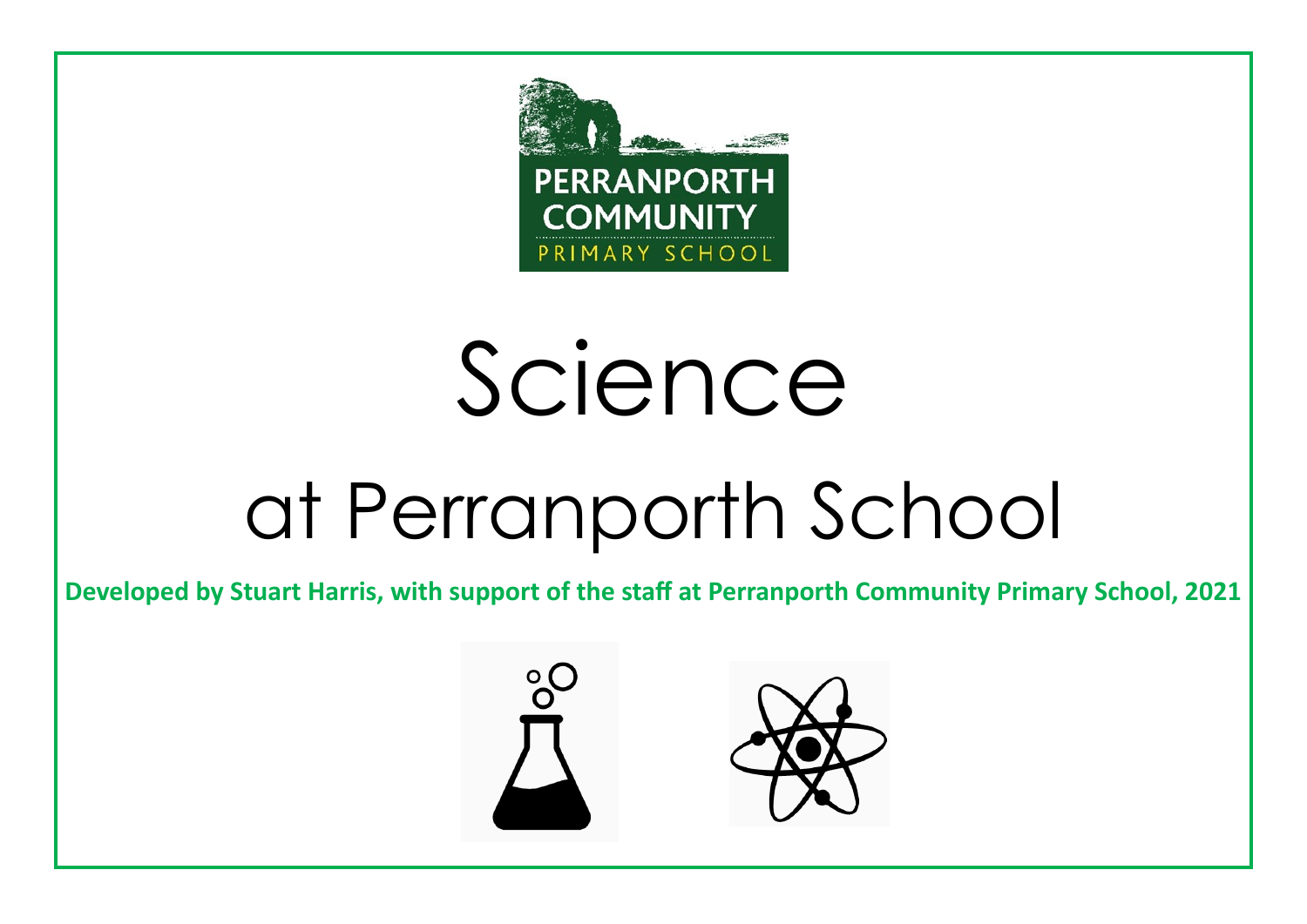

# Science...making sense of the world we live in.

ွဝ



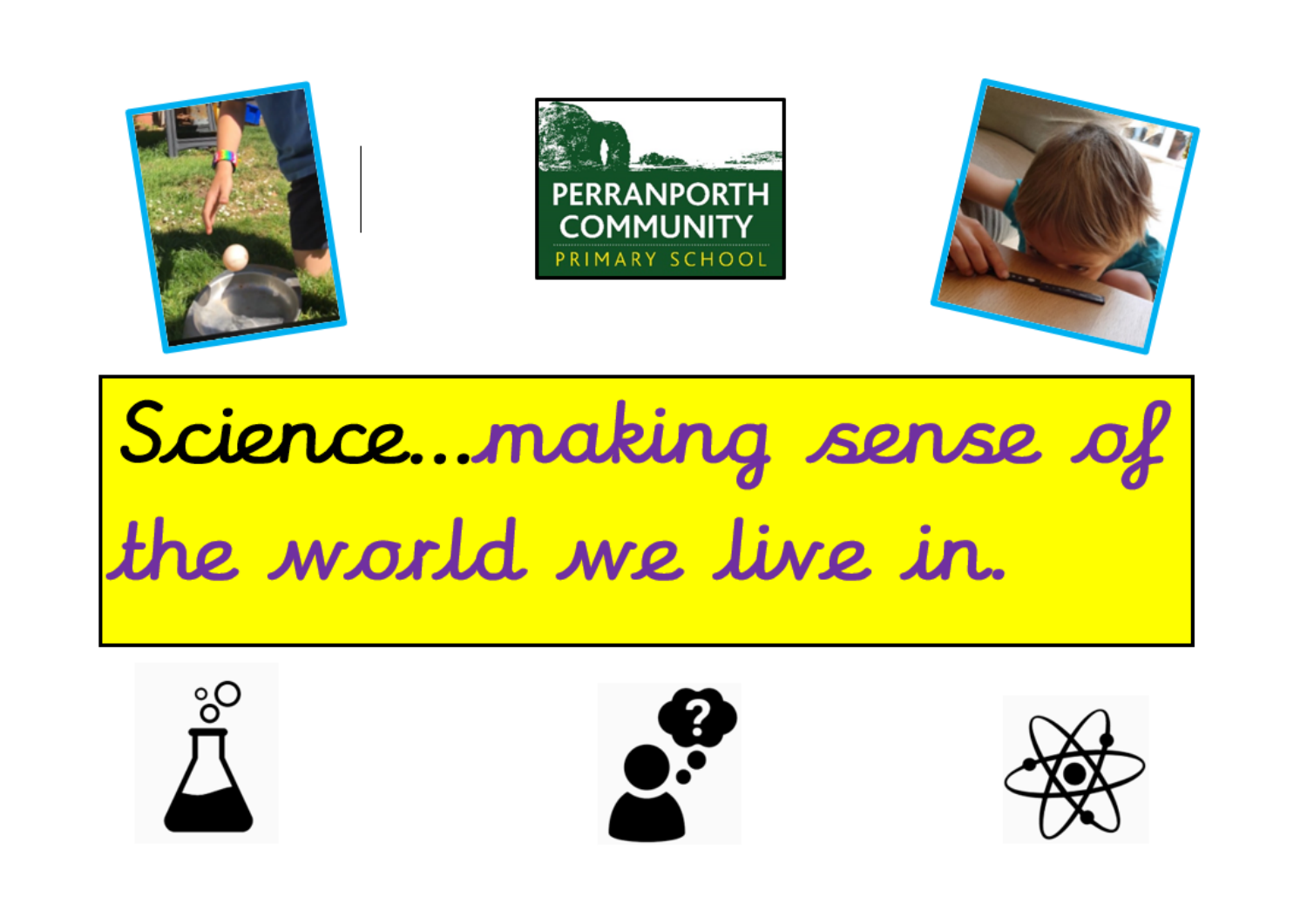# Science at Perranporth

#### **Intent**

Science is all around us in everyday life and is, therefore, used to excite pupils' curiosity about the phenomena and events that occur in the world around them. Science teaching at Perranporth also focuses on Working Scientifically using five key investigation types (see images below). This focal point of science has been developed to increase children's ability to make predictions about scientific concepts and evaluate and amend them through analysing and interpreting data collected independently, with adult modelling as a guide. This enables our pupils to question and discuss science-based issues that may affect their own lives and the future of the world too! Our curriculum is designed so that children can use science learning to '*make sense of the world we live in.'*











#### **Implementation**

Science is taught in combination with our Perranporth inspired curriculum projects, to ensure every child has access to the statutory requirements of the national curriculum. Where possible, Science is taught within and as part of our chosen projects, but if this is not feasible, teachers plan stand alone science lessons to ensure coverage of the expected objectives across the school. Science is taught weekly in each class with clear references made to the class topic when possible. The weekly sessions ensure the statutory coverage of science knowledge and skills for children across both key stages. In the Spring term, to coincide with Perranporth's Science Week, all classes complete Science inspired learning through science specific topics.

To further embed science learning for each child, each class participates in a whole school 'Working Scientifically' (WS), activity session at least once a term, to identify and assess children and moderate WS across key stages and the school as a whole. These activities are planned on a yearly timetable and address the three key areas of WS; *planning, doing and reviewing/concluding*. Evidence of these sessions can be found in the WS floor books in each Key Stage.

#### **Impact**

Focusing on a range of investigation types allows Perranporth children to develop excellent problem solving skills. These will be regularly referenced and supported through our termly, whole school WS investigation days and will also support our maths mastery teaching. Perranporth pupils will be knowledge rich and have an increasing ability to explain scientific concepts due to our core focus of scientific vocabulary and use of images to support their understanding. Furthermore, we believe our pupils will enjoy science learning and finding out about the world in which we live, ensuring they see science as not only an engaging lesson, but also as a potential future career.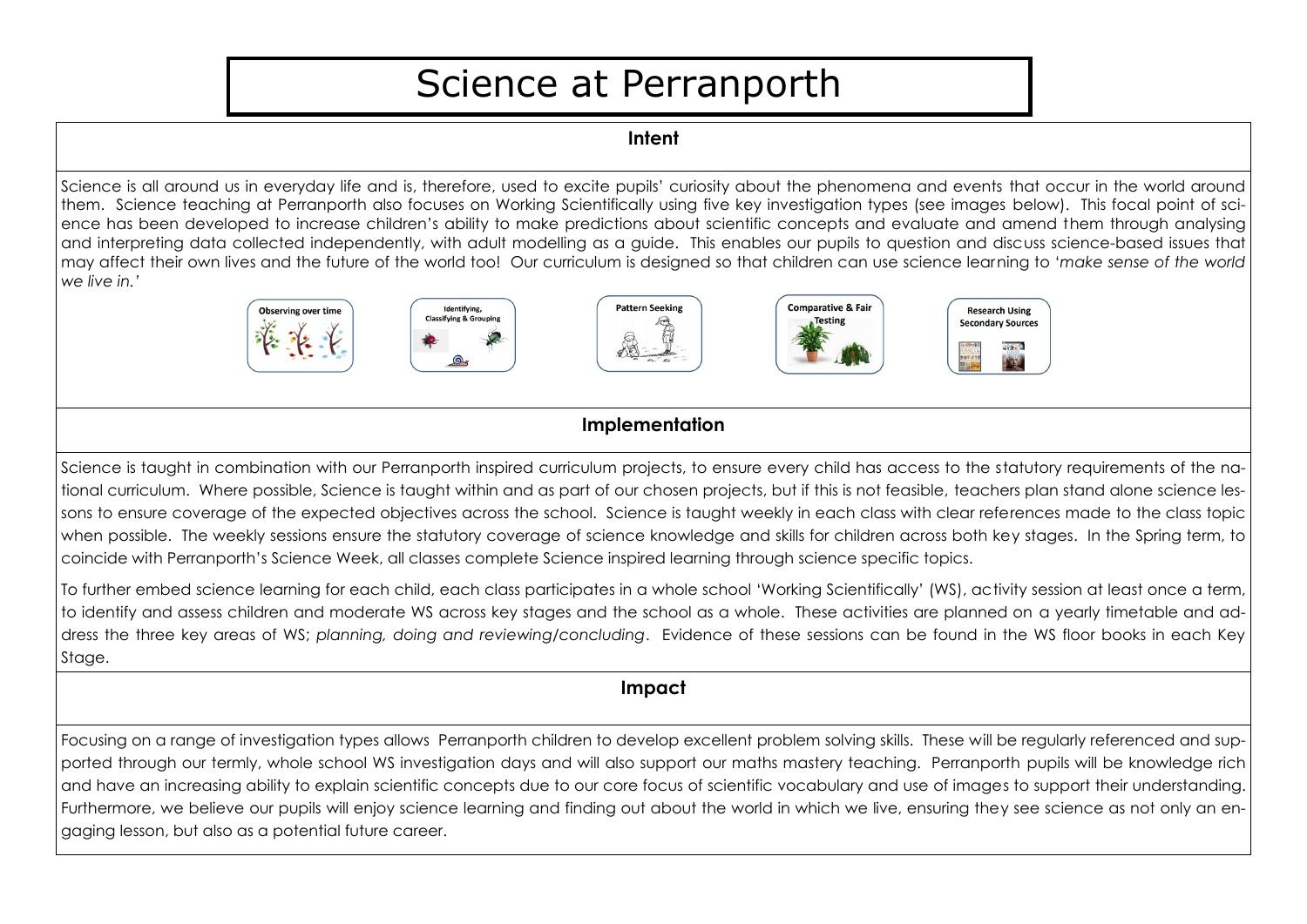Perranporth School recognises that the science curriculum is **vocabulary rich** and planned **exposure to** and **use of this vocabulary** impacts upon a child's scientific understanding and enjoyment. As a result, wherever possible, scientific vocabulary in our school is celebrated and **displayed clearly** with supportive **symbols or images**. Examples can be seen around school and are also shown below...

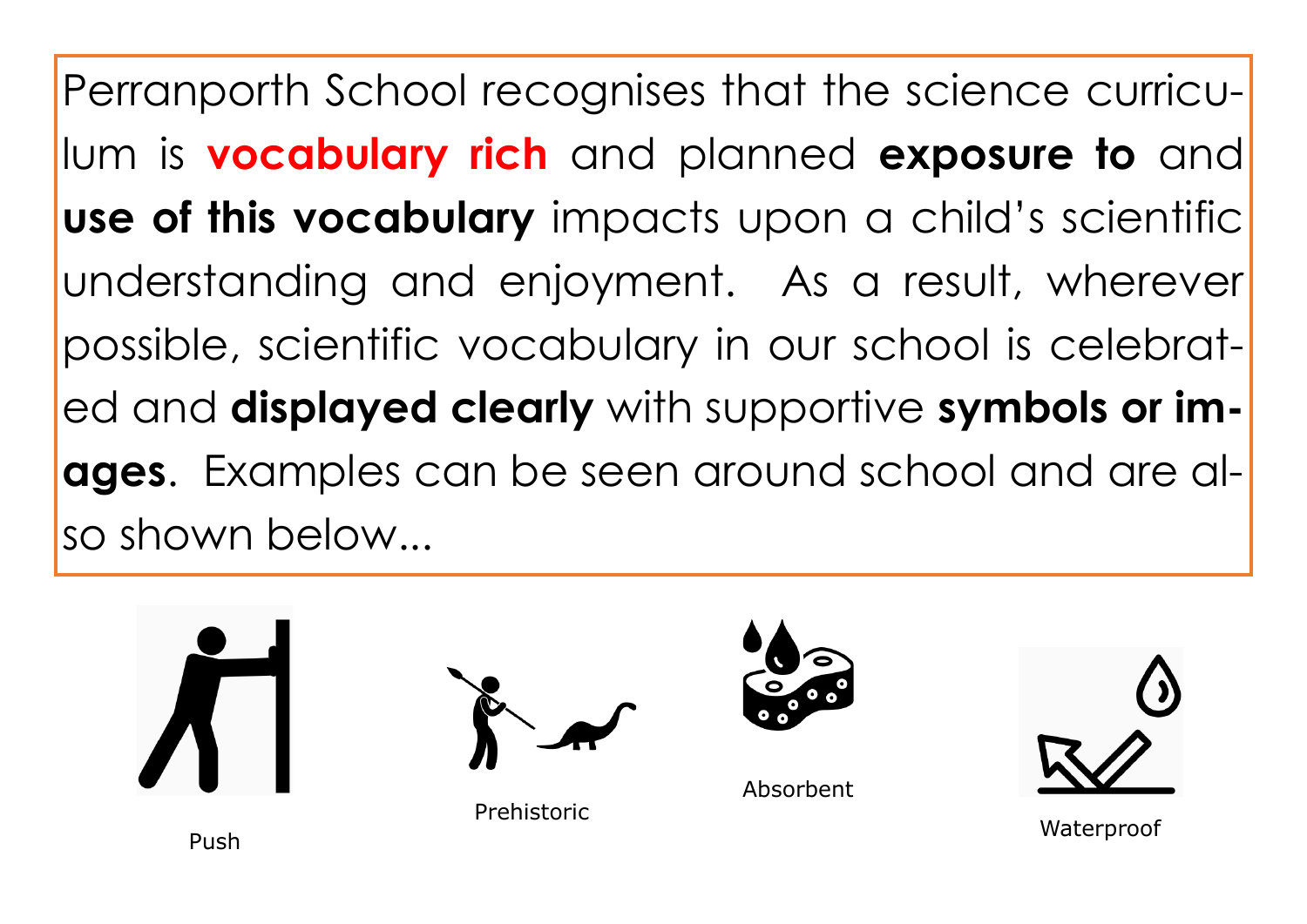Perranporth School also ensures children have access to a range of investigation types so that they can investigate and work scientifically in the most efficient way. Our investigation types are broken down into five main types, as shown below, and are explained in more detail on the next few pages. Teachers signpost investigation types using an image from those posted below. Over the course of an academic year, children are exposed to a range of investigation types.

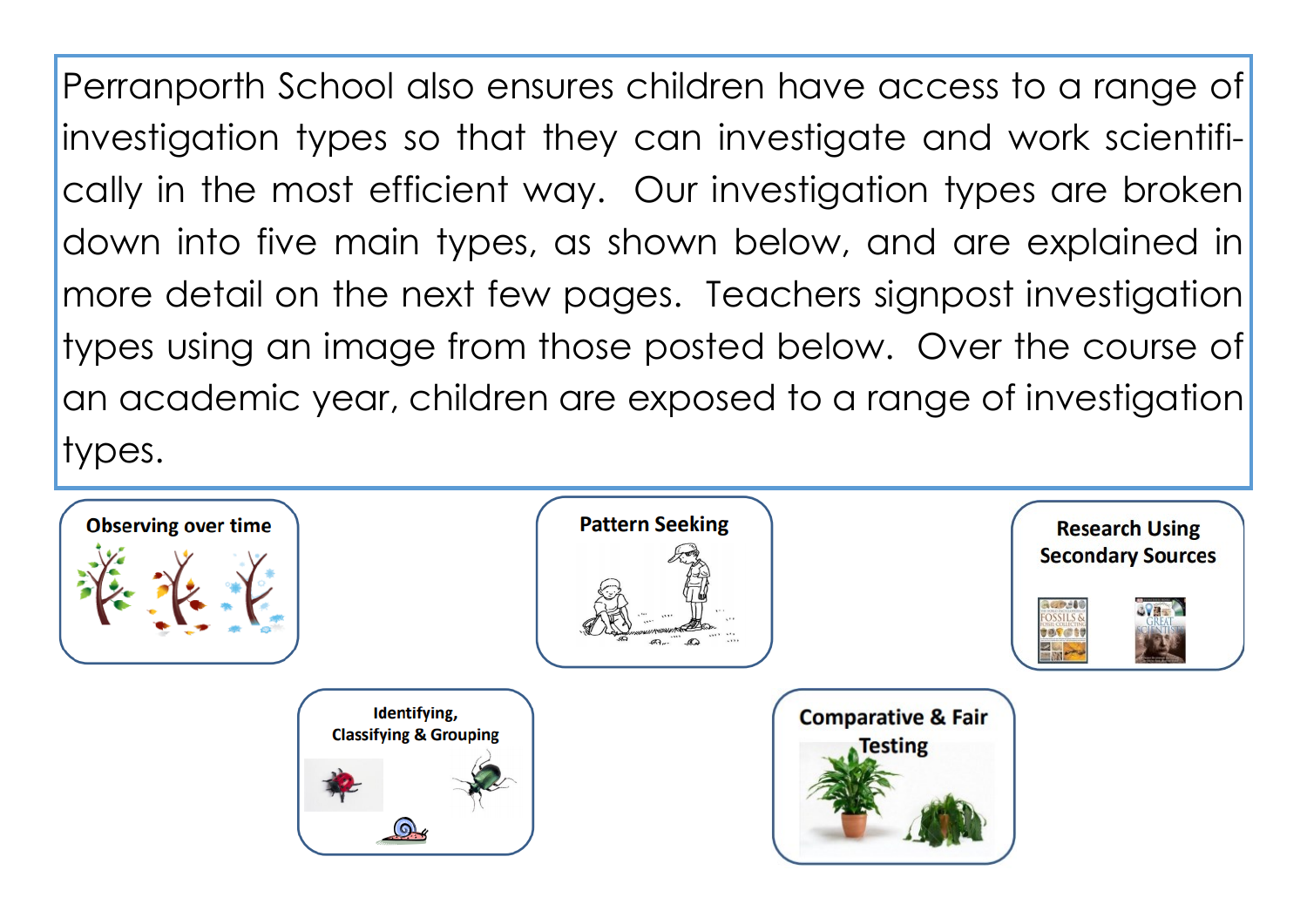

Making careful observations of objects or events and how they change over time. Example questions shown below:

- How do habitats change during the year?
- What happens to ice when it is heated up?
- How does exercise affect our pulse rates?
- How do our shadows change during a day?
- How does the shape of the moon change during a month?
- What happens to a puddle on a hot day?
- How does mould grow on different foods?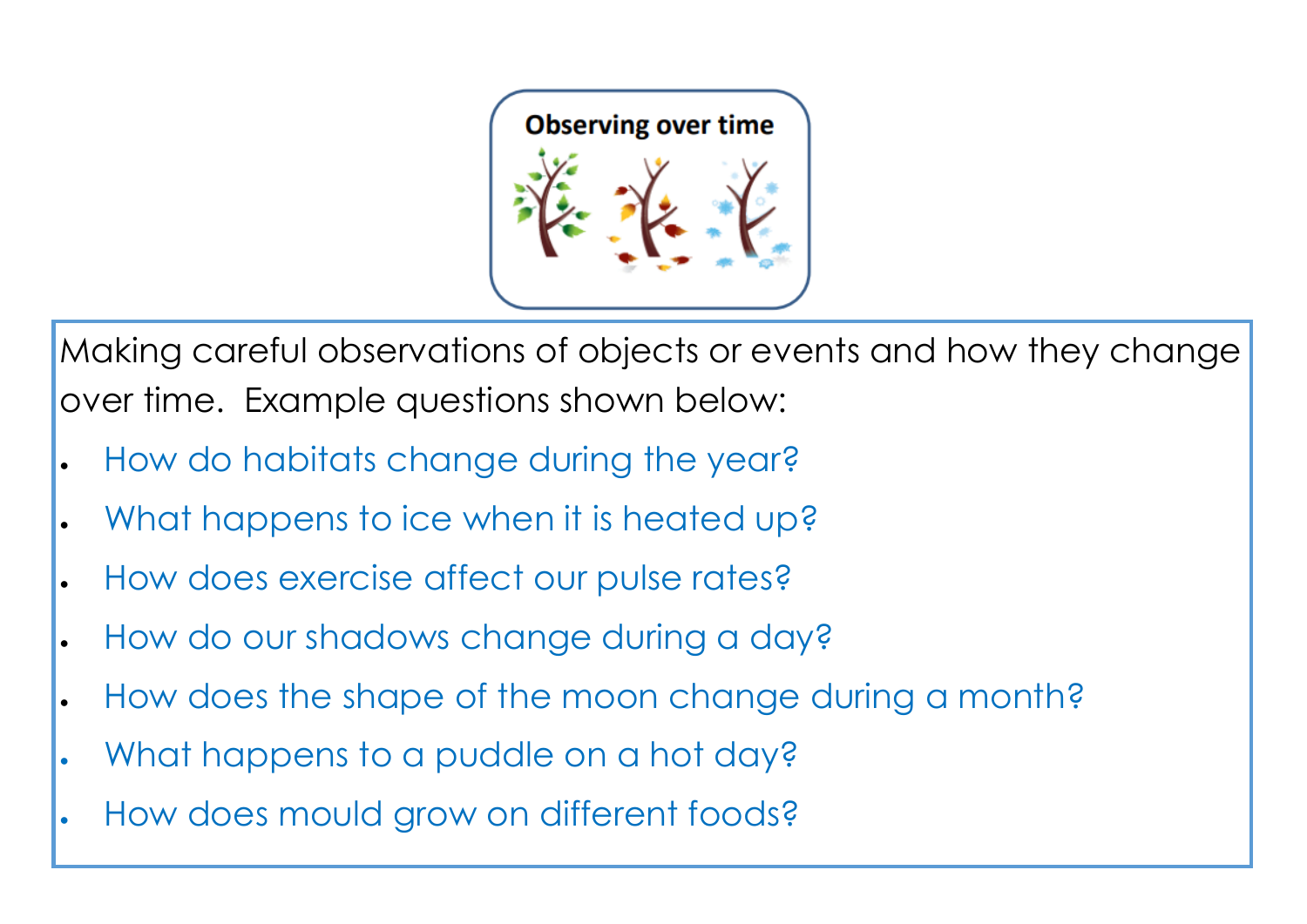

Identifying features that allow things to be organised into distinct groups. Recognise things as part of a specific group and name them. Example questions shown below:

- Is it a living thing or not?
- Can we identify everyone in our class by their fingerprints?
- Can we use keys to identify plants and animals?
- Which materials can be recycled?
- Can we identify which objects will float and which will sink?
- Can you sort the toys by how they are powered?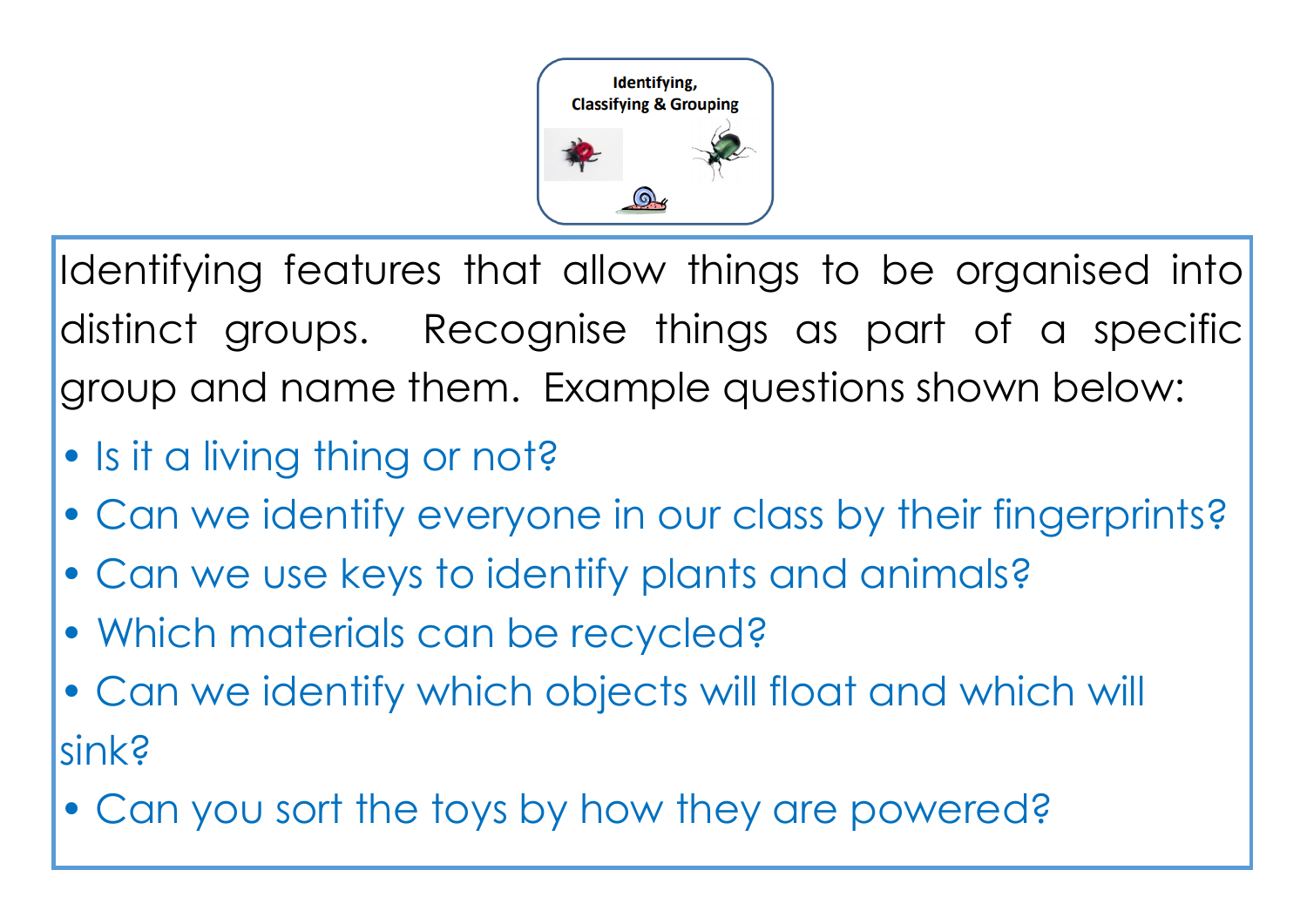

Observing and recording natural phenomena, carrying out surveys or collecting data from secondary sources. Then looking to identify patterns in the data. Example questions shown below:

- Do taller plants grow from bigger seeds?
- Do tall people have bigger feet?
- Are older children in our class taller?
- Do different insects live in different places?
- Which months are wettest?
- Do bigger musical instruments always make deeper sounds?
	- Are all magnetic objects good electrical conductors?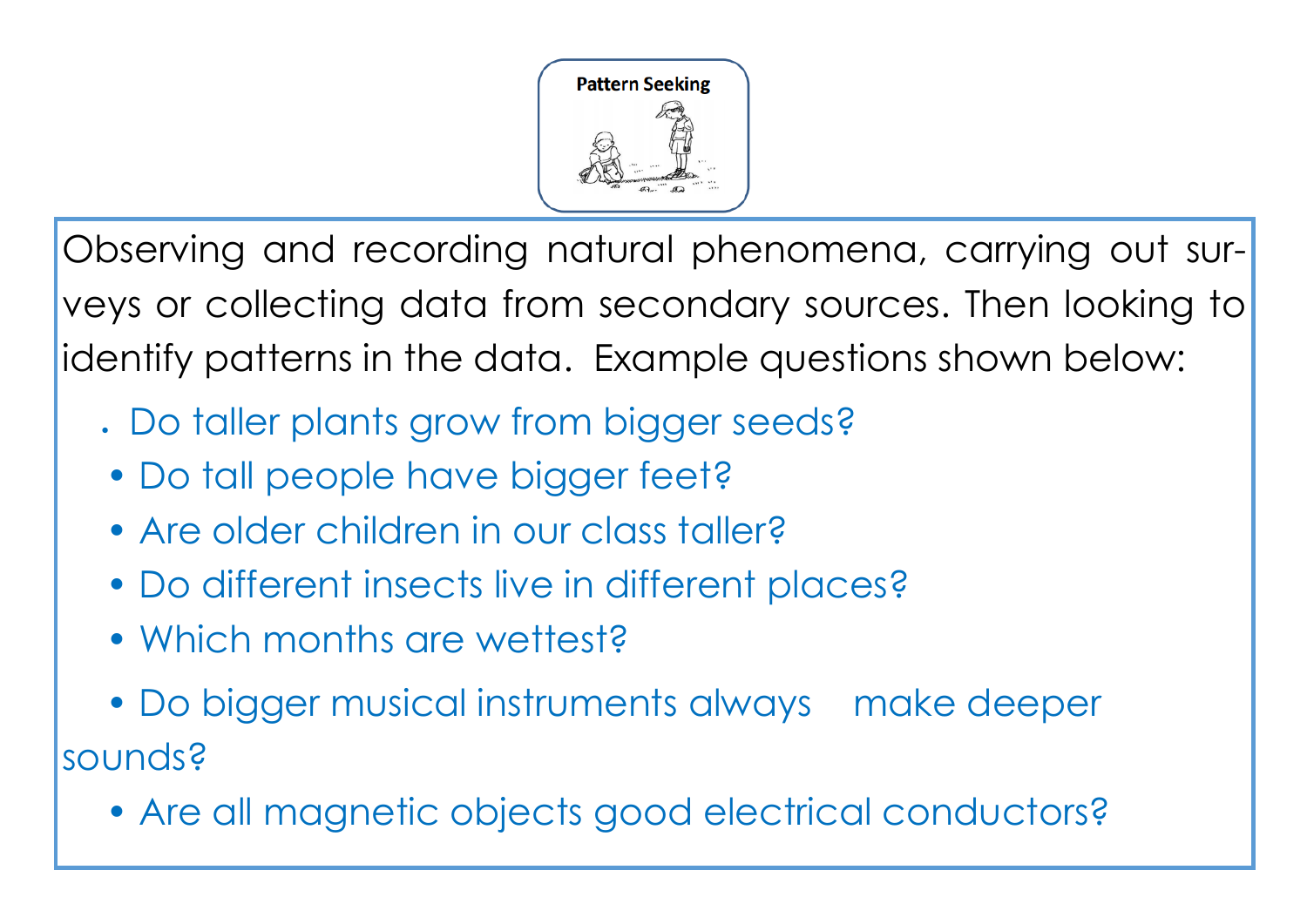

Observing or measuring the effect of changing one variable whilst keeping other potential variables constant. Example questions shown below:

- Which material makes the best parachutes?
- Which surface provides the least friction?
- How does the temperature of water affect the rate at which sugar dissolves?
- Which paper towel soaks up most water?
- What does a plant need to grow?
- How can we make the light bulb brighter?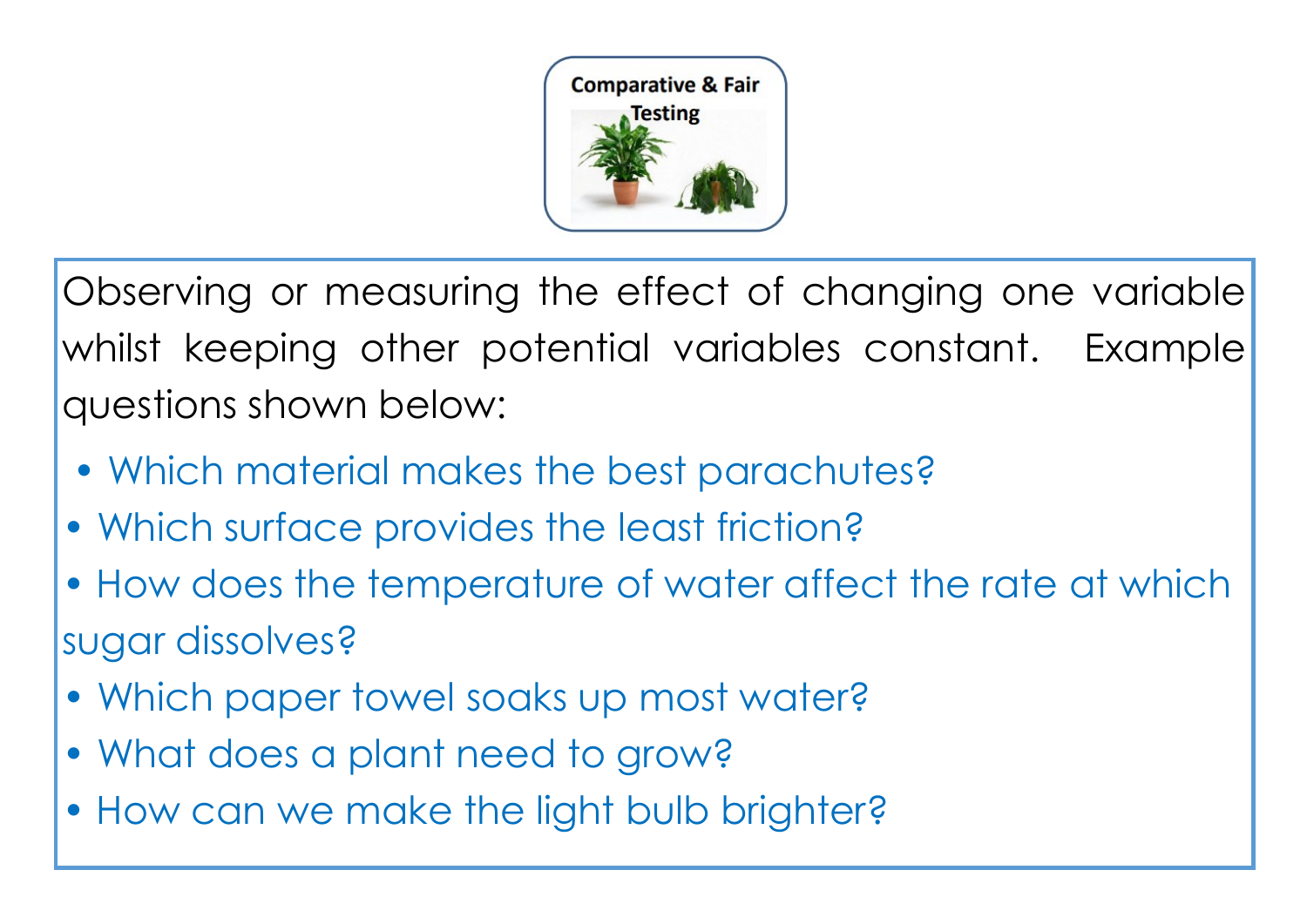

Gathering and analysing scientific findings to answer a question or to provide background information to help explain observed events. Research can also show how scientists' ideas have changed over time as new evidence has been found. Example questions found below:

- What do different animals eat?
- How do we digest our food?
- How does blood travel round our bodies?
- Why does the moon change every night?
- How does an aeroplane fly?
- Where does glass come from and when did we start using it?
- What will happen to Earth as the sun dies?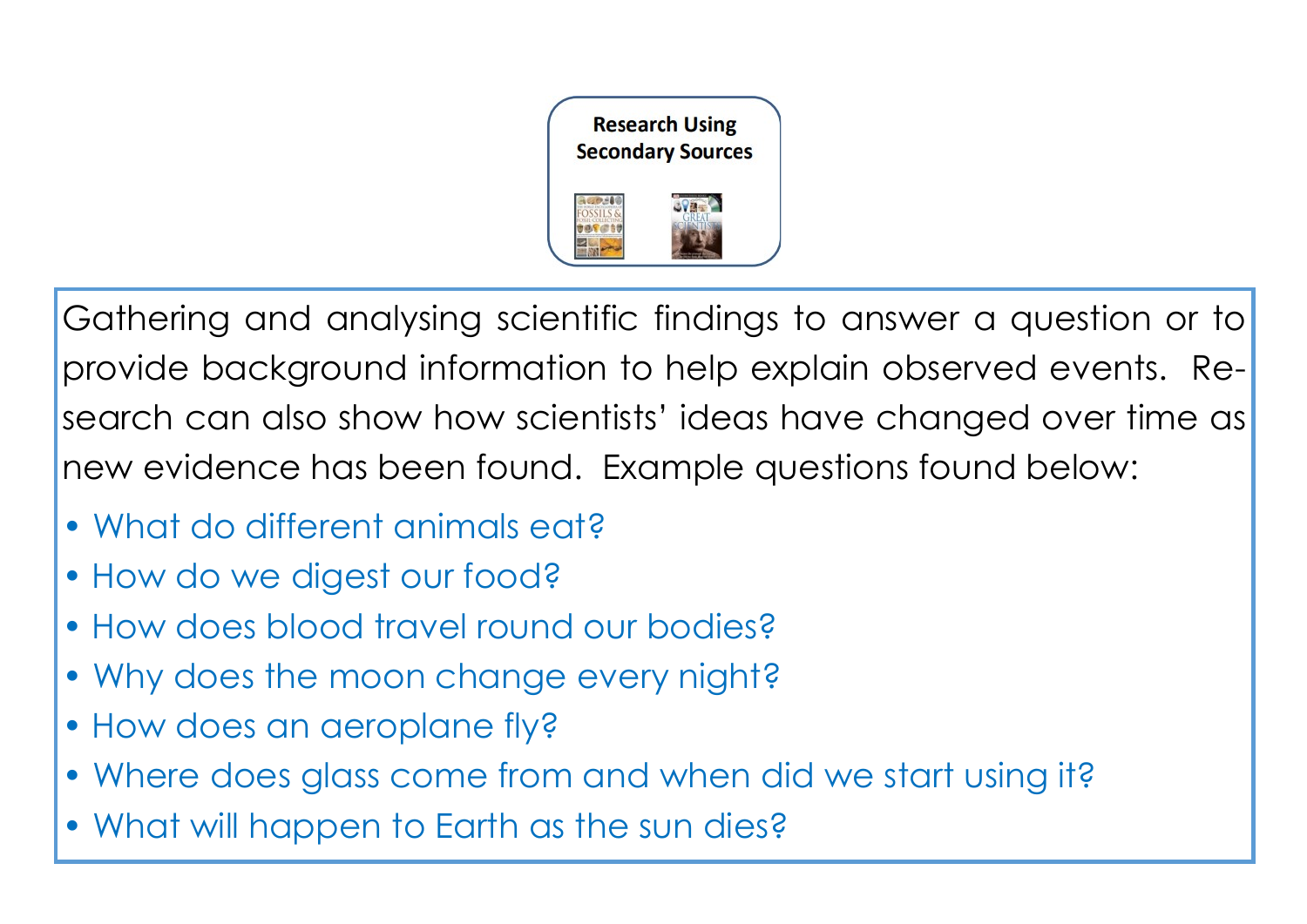# Science Rolling Action Plan and checklist

| Month     | Task 1                                                         | Task 2                                                 | Task 3                                     |
|-----------|----------------------------------------------------------------|--------------------------------------------------------|--------------------------------------------|
| September | Resource check and update                                      | Review T and L with staff -<br>changes/updates needed? |                                            |
| October   | <b>Book Look 1</b>                                             | <b>Pupil conferencing 1</b>                            | Check/update communal sci-<br>ence display |
| November  | Learning Walk/Flash visit                                      |                                                        | Prep for whole school WS<br>check          |
| December  | Data check                                                     | Data check follow up                                   | Run and evaluate whole<br>school WS check  |
| January   | <b>Book Look 2</b>                                             | <b>Pupil Conferencing 2 (identified</b>                | Check/update communal sci-                 |
| February  | <b>Science Week Prep</b>                                       | Learning Walk/Flash visit                              | Prep for whole school WS                   |
| March     | <b>Science Week activities</b>                                 | Resource check and update                              | Run and evaluate whole<br>school WS check  |
| April     | Data check                                                     | Data check follow up                                   |                                            |
| May       | Learning Walk/Flash visit<br>(identified from previous visits) | Pupil conferencing 3 (identified<br>from data check)   | Check/update communal sci-<br>ence display |
| June      | <b>Book Look 3</b>                                             |                                                        | Prep for whole school WS<br>check          |
| July      | Resource check and update                                      | Data check and follow up                               | Run and evaluate whole<br>school WS check  |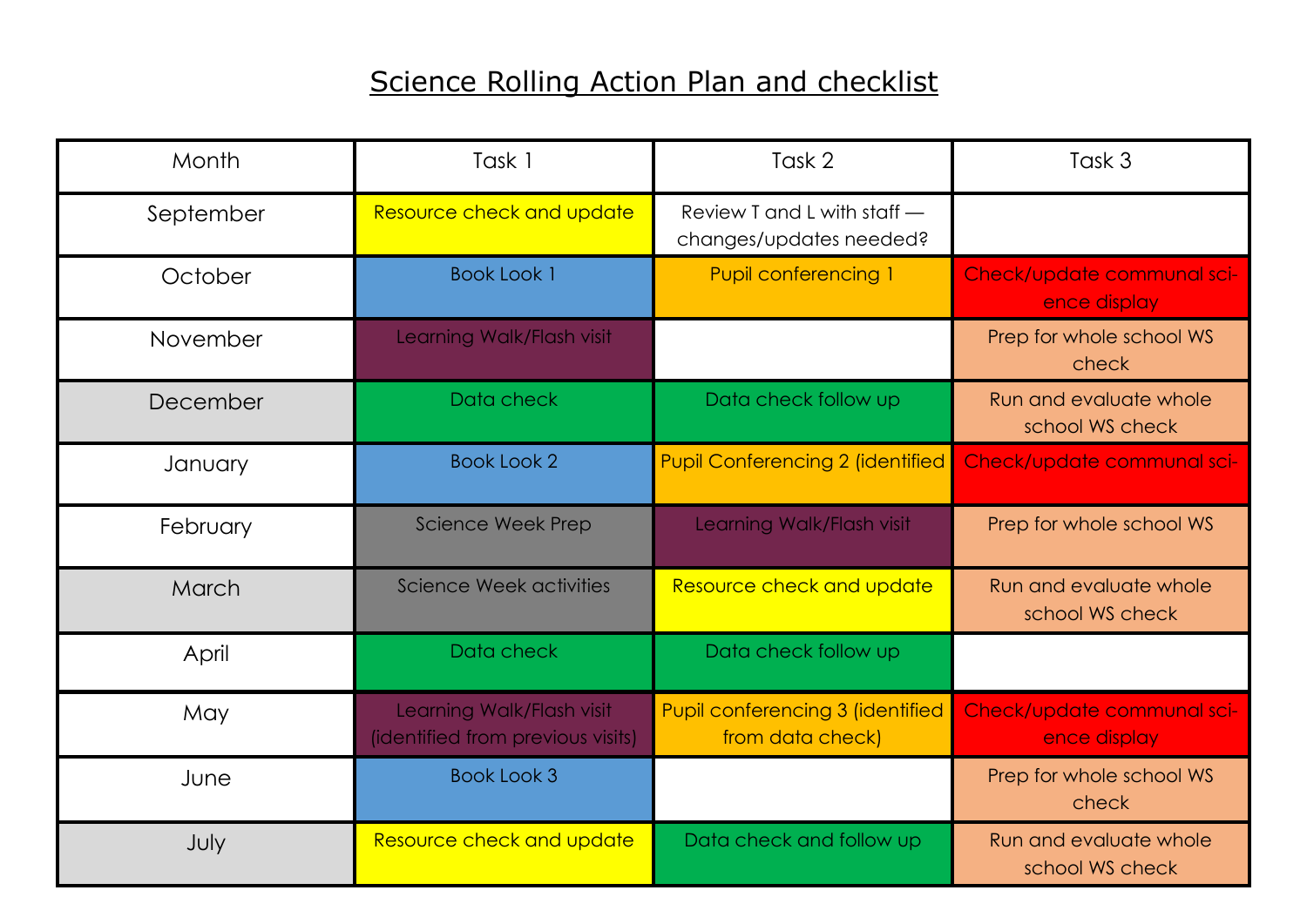### **Working Scientifically Assessment and Moderation Check Schedule**

|                    | Autumn                                                                                                                                                                                                                                                                                  | Spring                                                                                                                                                                                                                                                                                                | Summer                                                                                                                                                                                                                                                                                                                                                                      |
|--------------------|-----------------------------------------------------------------------------------------------------------------------------------------------------------------------------------------------------------------------------------------------------------------------------------------|-------------------------------------------------------------------------------------------------------------------------------------------------------------------------------------------------------------------------------------------------------------------------------------------------------|-----------------------------------------------------------------------------------------------------------------------------------------------------------------------------------------------------------------------------------------------------------------------------------------------------------------------------------------------------------------------------|
|                    | Planning                                                                                                                                                                                                                                                                                | <b>Doing</b>                                                                                                                                                                                                                                                                                          | <b>Reviewing/Concluding</b>                                                                                                                                                                                                                                                                                                                                                 |
| <b>CYCLE 1</b>     | Ice cube observation - children given ice cube -<br>Possible ideas - What will happen to the ice?<br>What material(s) will stop them melting quickest?<br>Where will the ice last longest?                                                                                              | Sorting sweets/objects - using Liquorice Allsorts<br>(KS1) and assigning habitat spaces (KS2), chil-<br>dren to work out a way of sorting the sweets/<br>plants/insects - colour, size, shape, (taste!) - fo-<br>cus on how they sort, the language they use<br>and how they present the information. | What material makes the best boat?<br>Children given this question and junk model equip-<br>ment with a range of materials that will/won't float.<br>Focus on what they find out when testing their 'boats'<br>and if they change their design/materials as a result.<br>At UKS2, children asked to produce the fastest boat,<br>or the boat that will take the most weight |
| CYCLE 2            | Balloon rocket. How high can yours fly?<br>P:\SCIENCE\Working scientifically investigation ide-<br>as\WS idea - rocket investigation Sci-<br>ence Fun at Home 13 Rocket Science.pdf                                                                                                     | Paper aeroplane - design the plane that flies the long-<br>est/furthest (specify to KS1/LKS2) but allow UKS2 to<br>develop their own investigation. How do they test?<br>How do they know their results are valid?                                                                                    | Liquid viscosity investigation-we will need a variety of<br>liquids<br>P:\SCIENCE\Working scientifically investigation ide-<br>as\WS investigation idea summer cycle 2 Sci-<br>ence Fun at Home 15 Liquid Science.pdf                                                                                                                                                       |
| CYCLE <sub>3</sub> | Sounds of science - P:\SCIENCE\Working scien-<br>tifically investigation ideas\WS idea - sounds of<br>science Sci-<br>ence Fun at Home 12 Sounds of Science.pdf                                                                                                                         | Density of liquid/objects - float/sink -<br>P:\SCIENCE\Working scientifically investigation<br>ideas\WS float or sink - density Sci-<br>ence Fun at Home 8 Water.pdf                                                                                                                                  | Dissolve or not? P:\SCIENCE\Working scientifically<br>investigation ideas\WS Dissolving - twinkl.pdf                                                                                                                                                                                                                                                                        |
| CYCLE 4            | Sycamore seed inspired investigation -<br>P:\SCIENCE\Working scientifically investigation ide-<br>as\WS idea - sycamore seeds -<br>2. Spinning Science.pdf<br>P:\SCIENCE\Working scientifically investigation ide-<br>as\WS idea - sycamore seeds - 2. Spinning Science -<br>twinkl.pdf | Magnet Magic - P:\SCIENCE\Working scientifi-<br>cally investigation ideas\WS idea - Magnetic<br>superhero twinkl.pdf                                                                                                                                                                                  | Save the Egg - P:\SCIENCE\Working scientifically in-<br>vestigation ideas\WS idea - Egg Drop Science Experi-<br>ment - twinkl.pdf                                                                                                                                                                                                                                           |
| <b>CYCLE 5</b>     | Ewww, Mould! - P:\SCIENCE\Working scientifi-<br>cally investigation ideas\WS idea - Mould -<br>mouldy-bread-experiment - twinkl.pdf                                                                                                                                                     | Keep me dry! P:\SCIENCE\Working scientifically<br>investigation ideas\WS idea - waterproof shelters<br>- Take It Outside Spring Stem Making A Water-<br>proof Shelter Activity - twinkl.pdf                                                                                                           | Chase the shadow - P:\SCIENCE\Working scientifically<br>investigation ideas\WS idea - shadows - twinkl power-<br>point.pptx                                                                                                                                                                                                                                                 |
| CYCLE 6            | Which way, wind? P:\SCIENCE\Working scientifically<br>investigation ideas\WS idea - planning - weather<br>vanes - which direction is the wind and what affect<br>does that have - temp, rain, etcpdf                                                                                    | What materials make the best insulators and<br>why?                                                                                                                                                                                                                                                   | How far can you sling it? P:\SCIENCE\Working<br>scientifically investigation ideas\WS idea - cata-<br>pults - need lolly sticks, elastic bands,<br>spoonspdf                                                                                                                                                                                                                |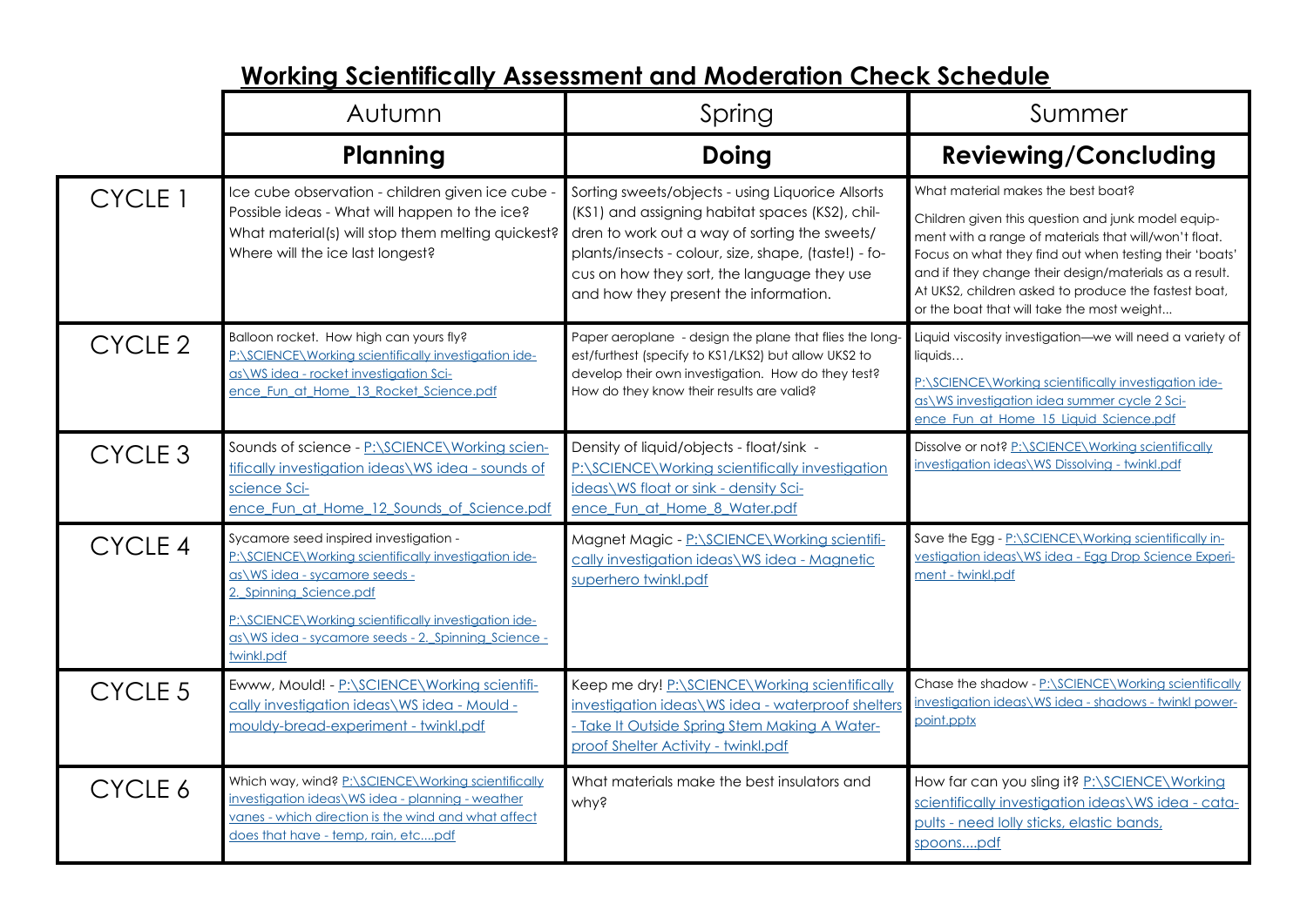The following pages identify the year group specific objectives and topic areas taught at Perranporth School in Key Stage 1 and 2. Working scientifically objectives and expected vocabulary progression are also shown in this section.

EYFS 'science' learning is identified separately in their UTW Planning, using the Ogden Trust Toolkit - Perranporth recognises the vital, practical platform this year gives our children in their knowledge and understanding of the world we live in.

For detailed, specific topic coverage and planning, please see our separate Science Schemes of Work for each year group.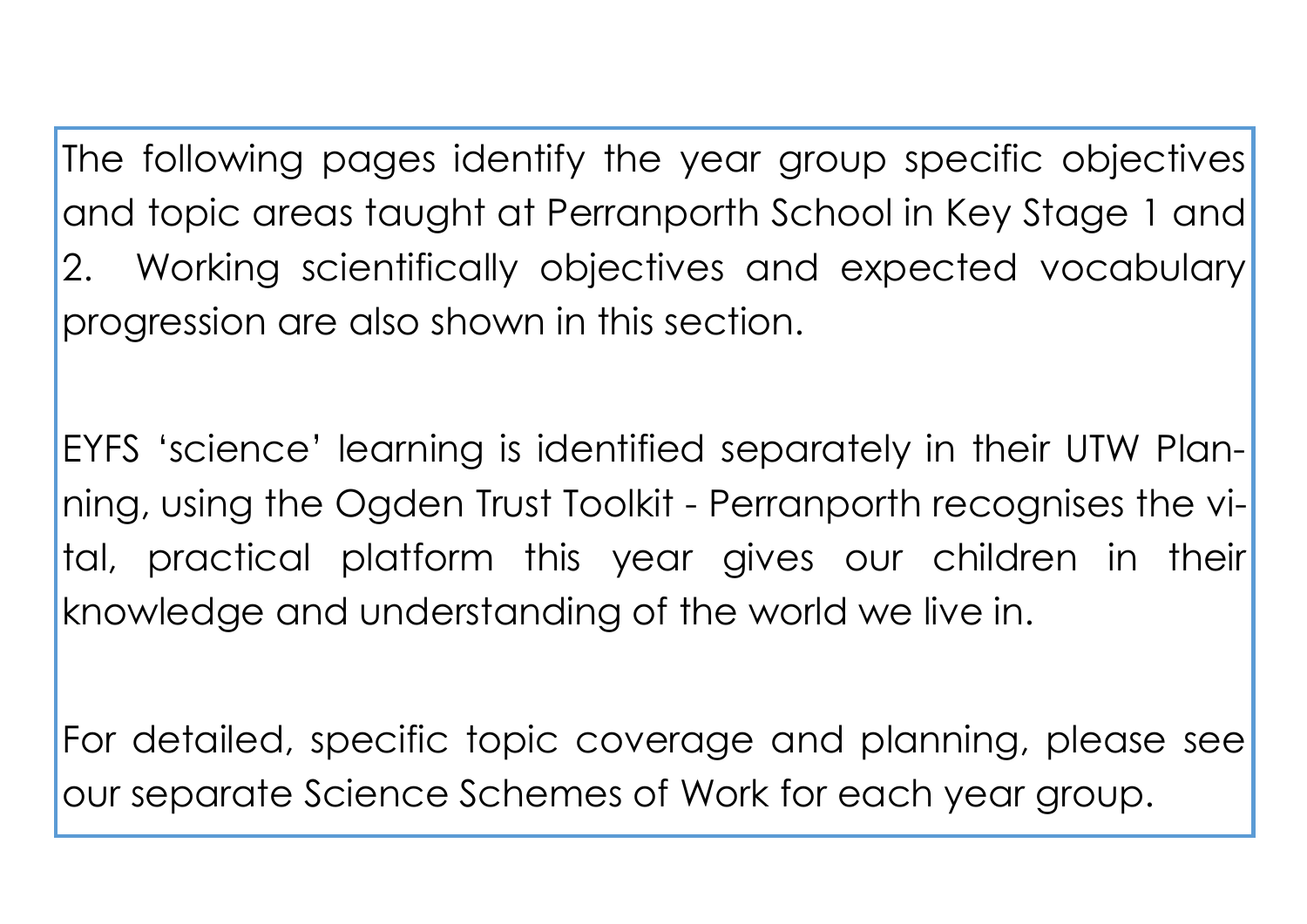| <b>KEY STAGE 1</b>                                                                                                                                                                                              | Year 1                                                                                                                                                                                                                                                                                                                                                                                                                                           |                                                                                                                                                                                                                                                                                                                             |                                                                                                                                                                                                                                                        |                                                                                                                                                                     |                                                                                                                                                                                                                                                                                                                                                                                                                                             |
|-----------------------------------------------------------------------------------------------------------------------------------------------------------------------------------------------------------------|--------------------------------------------------------------------------------------------------------------------------------------------------------------------------------------------------------------------------------------------------------------------------------------------------------------------------------------------------------------------------------------------------------------------------------------------------|-----------------------------------------------------------------------------------------------------------------------------------------------------------------------------------------------------------------------------------------------------------------------------------------------------------------------------|--------------------------------------------------------------------------------------------------------------------------------------------------------------------------------------------------------------------------------------------------------|---------------------------------------------------------------------------------------------------------------------------------------------------------------------|---------------------------------------------------------------------------------------------------------------------------------------------------------------------------------------------------------------------------------------------------------------------------------------------------------------------------------------------------------------------------------------------------------------------------------------------|
| Animals,<br>including <b>  9.</b><br>humans                                                                                                                                                                     | Everyday<br><b>Materials</b>                                                                                                                                                                                                                                                                                                                                                                                                                     | Animals,<br>including <b>6</b>                                                                                                                                                                                                                                                                                              | <b>Plants</b>                                                                                                                                                                                                                                          |                                                                                                                                                                     | Everyday<br><b>Materials</b>                                                                                                                                                                                                                                                                                                                                                                                                                |
| (Part one)<br>•identify and<br>name a variety<br>of common ani-<br>mals including<br>fish, amphibians,<br>reptiles, birds<br>and mammals.<br>•identify and<br>name a variety<br>of common ani-<br>mals that are | (Part one)<br>·distinguish between an<br>object and the material<br>from which it is made<br>•identify and name a vari-<br>ety of everyday materials,<br>including wood, plastic,<br>glass, metal, water, and<br>rock<br>·describe the simple<br>physical properties of a<br>variety of everyday ma-<br>terials<br>• compare and group to-<br>gether a variety of eve-<br>ryday materials on the<br>basis of their simple<br>physical properties | (Part two)<br>•describe and com-<br>pare the structure of<br>a variety of common<br>animals (fish, am-<br>phibians, reptiles,<br>birds and mammals,<br>including pets)<br>•identify, name, draw<br>and label the basic<br>parts of the human<br>body and say which<br>part of the body is<br>associated with each<br>sense. | •identify and<br>name a variety<br>of common wild<br>and garden<br>plants, including<br>deciduous and<br>evergreen trees<br>-identify and de-<br>scribe the basic<br>structure of a<br>variety of com-<br>mon flowering<br>plants, including<br>trees. |                                                                                                                                                                     | (Part two)<br>·distinguish between<br>an object and the ma-<br>terial from which it is<br>made<br>•identify and name a<br>variety of everyday<br>materials, including<br>wood, plastic, glass,<br>metal, water, and rock<br>•describe the simple<br>physical properties of<br>a variety of everyday<br>materials<br>•compare and group<br>together a variety of<br>everyday materials on<br>the basis of their sim-<br>ple physical proper- |
| Seasonal<br>3 案<br>$Q_T$<br>Changes                                                                                                                                                                             | Covered<br>termly<br>through<br>the year.                                                                                                                                                                                                                                                                                                                                                                                                        | .observe changes across the four seasons.                                                                                                                                                                                                                                                                                   |                                                                                                                                                                                                                                                        | .observe and describe weather associated with the seasons and how day length varies.                                                                                |                                                                                                                                                                                                                                                                                                                                                                                                                                             |
| $\Rightarrow$ Identifying and<br>classifying<br>$\Rightarrow$ Using their obser-<br>vations and ideas to<br>suggest answers to<br>questions.                                                                    | $\Rightarrow$ Identifying and clas-<br>sifying<br>$\Rightarrow$ Perform simple tests<br>$\Rightarrow$ Gather and record<br>data to answer ques-<br>tions.                                                                                                                                                                                                                                                                                        | $\Rightarrow$ Identifying and<br>classifying<br>$\Rightarrow$ Using their obser-<br>vations and ideas to<br>suggest answers to<br>questions.                                                                                                                                                                                | $\Rightarrow$ Observing closely,<br>using simple equip-<br>ment<br>$\Rightarrow$ Perform simple tests<br>$\Rightarrow$ Gather and record<br>data                                                                                                       | $\Rightarrow$ Asking simple questions,<br>knowing they can be an-<br>swered in different ways.<br>$\Rightarrow$ Gather and record data to<br>help answer questions. | $\Rightarrow$ Identifying and clas-<br>sifying<br>$\Rightarrow$ Perform simple tests<br>$\Rightarrow$ Gather and record<br>data to answer ques-<br>tions.                                                                                                                                                                                                                                                                                   |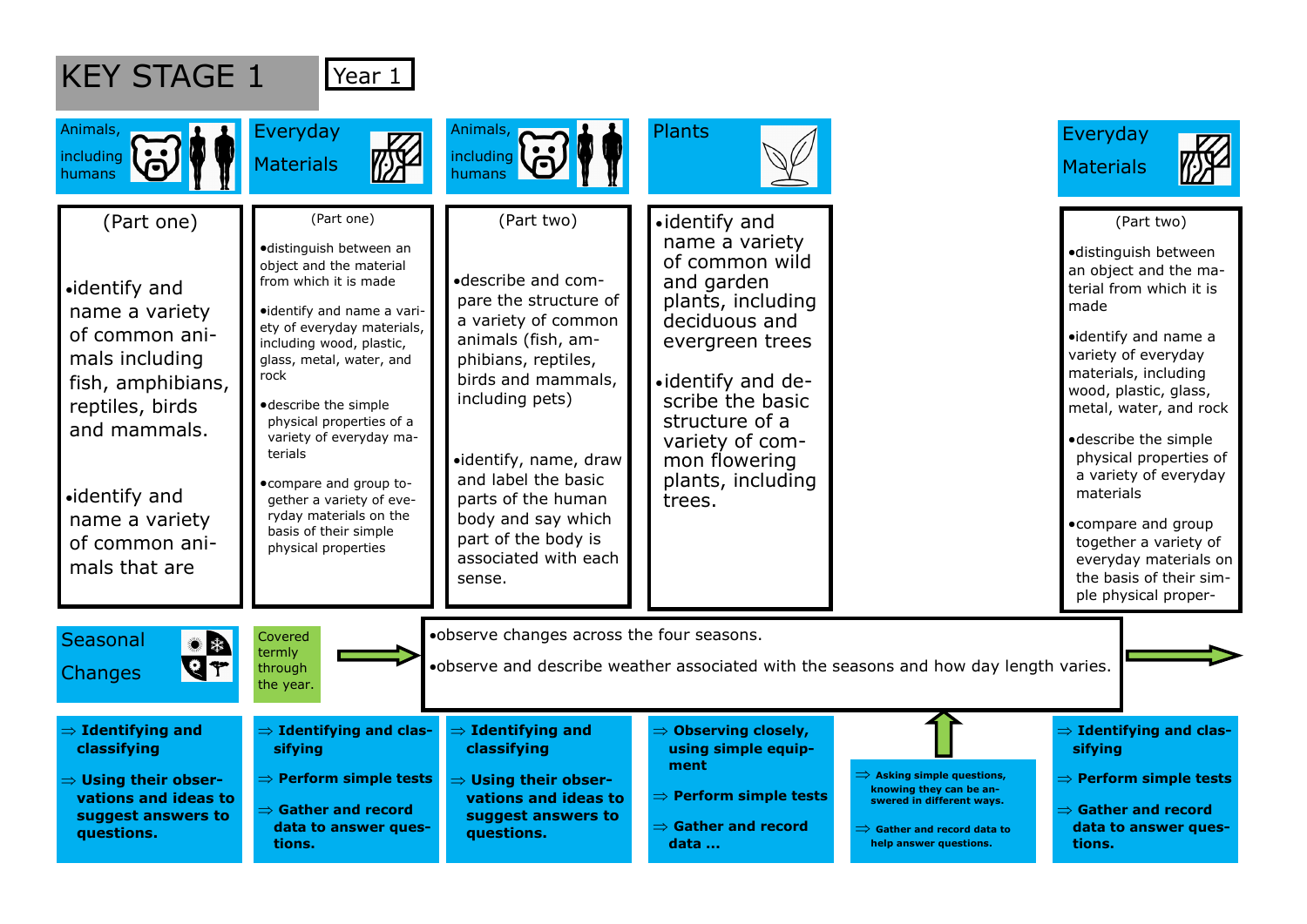| <b>KEY STAGE 1</b><br>Year 1<br><b>WS TARGET TRACKER CHECKLIST</b>                                                                                                                                                                          |    |                |                |                              |                |                |
|---------------------------------------------------------------------------------------------------------------------------------------------------------------------------------------------------------------------------------------------|----|----------------|----------------|------------------------------|----------------|----------------|
| Animals,<br><b>Plants</b><br>Everyday<br>Animals,<br>including<br>including<br><b>Materials</b><br>humans                                                                                                                                   |    |                |                | Everyday<br><b>Materials</b> |                |                |
|                                                                                                                                                                                                                                             | Τ1 | T <sub>2</sub> | T <sub>3</sub> | T4                           | T <sub>5</sub> | T <sub>6</sub> |
| Ask simple questions and recognise that they can be answered in<br>different ways                                                                                                                                                           |    |                |                |                              |                |                |
| Use simple equipment to observe closely<br>$\bullet$                                                                                                                                                                                        |    |                |                |                              |                |                |
| Perform simple tests                                                                                                                                                                                                                        |    |                |                |                              |                |                |
| Identify and classify                                                                                                                                                                                                                       |    |                |                |                              |                |                |
| Use observations and ideas to suggest answers to questions                                                                                                                                                                                  |    |                |                |                              |                |                |
| Gather and record data to help in answering questions<br>$\bullet$                                                                                                                                                                          |    |                |                |                              |                |                |
| .observe changes across the four seasons.<br>Seasonal<br>Covered<br>termly<br>$\mathbb{Q}$ *<br>.observe and describe weather associated with the seasons and how day length varies.<br>through<br><b>Changes</b><br><b>QT</b><br>the year. |    |                |                |                              |                |                |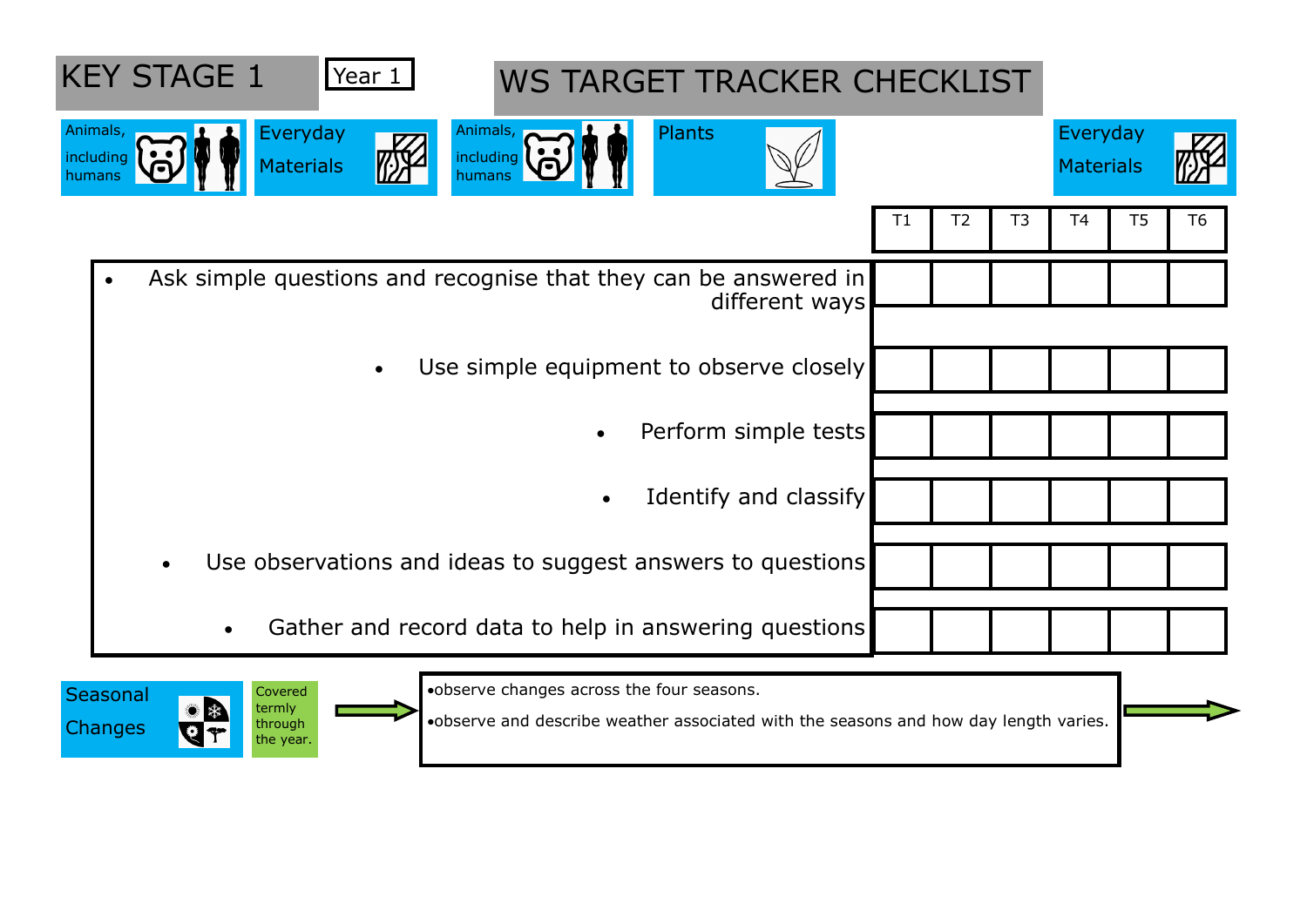# KEY STAGE 1



### Year 1 Scientific Vocabulary

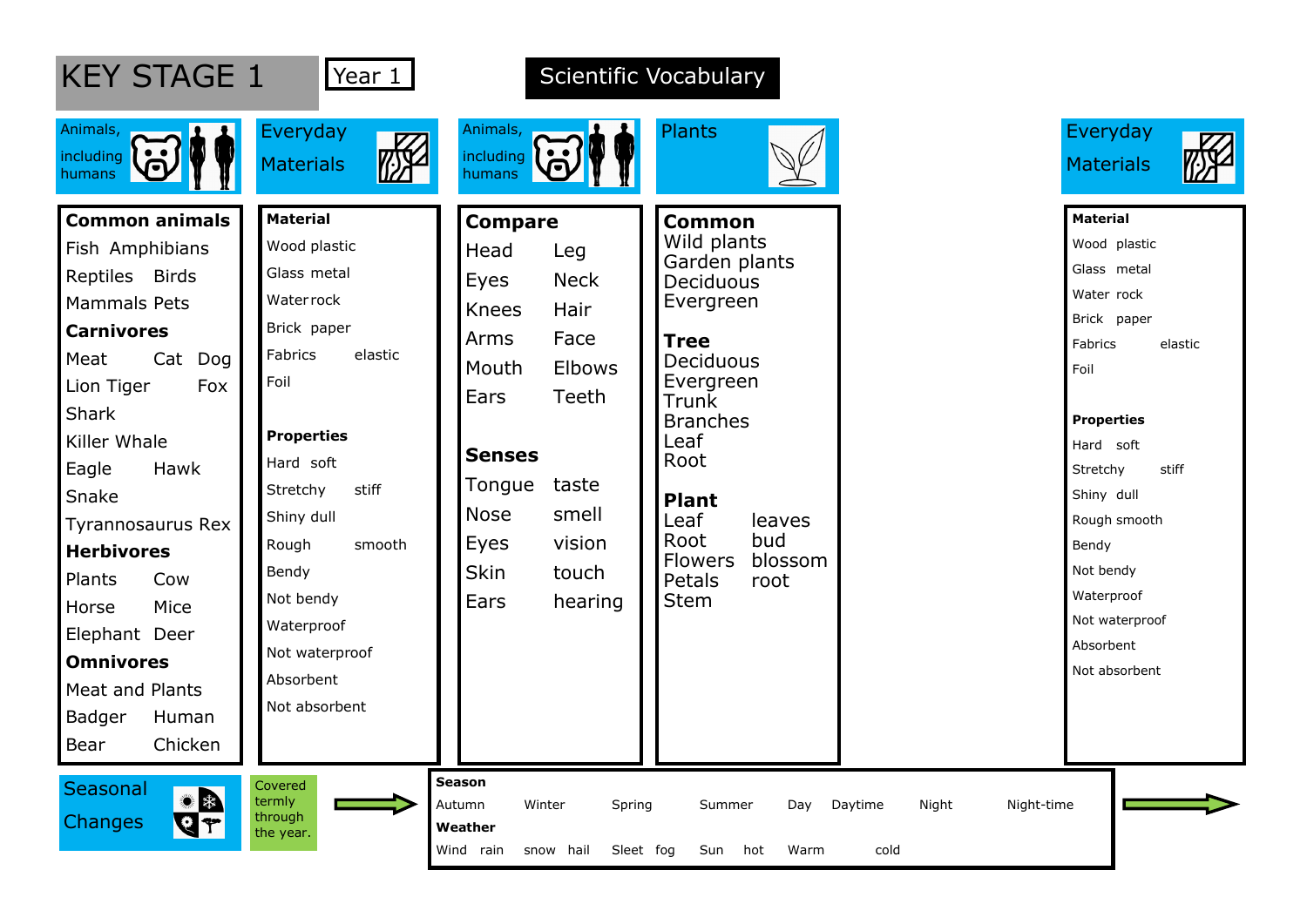| KEY STAGE 1 Year 2                                                                                                                                                                                                                                                                                                                                                |                                                                                                                                                                                                                                                                                                                                                                                             |                                                                                                                                                                                                                                                                                                                                                                                                                            |                                                                                                                                                                                                                                                                                                                                    |                                                                                                                                                                                                                            |                                                                                                                                                                                                                                                                                                                                                                                 |
|-------------------------------------------------------------------------------------------------------------------------------------------------------------------------------------------------------------------------------------------------------------------------------------------------------------------------------------------------------------------|---------------------------------------------------------------------------------------------------------------------------------------------------------------------------------------------------------------------------------------------------------------------------------------------------------------------------------------------------------------------------------------------|----------------------------------------------------------------------------------------------------------------------------------------------------------------------------------------------------------------------------------------------------------------------------------------------------------------------------------------------------------------------------------------------------------------------------|------------------------------------------------------------------------------------------------------------------------------------------------------------------------------------------------------------------------------------------------------------------------------------------------------------------------------------|----------------------------------------------------------------------------------------------------------------------------------------------------------------------------------------------------------------------------|---------------------------------------------------------------------------------------------------------------------------------------------------------------------------------------------------------------------------------------------------------------------------------------------------------------------------------------------------------------------------------|
| Everyday uses<br>WX<br>of materials                                                                                                                                                                                                                                                                                                                               | Everyday uses<br>of materials                                                                                                                                                                                                                                                                                                                                                               | Living things<br>$\circledS$<br>and their<br>ರ್ಶ<br>habitats                                                                                                                                                                                                                                                                                                                                                               | Living things<br>$\circledS$<br>and their<br>FD.<br>habitats                                                                                                                                                                                                                                                                       | Plants                                                                                                                                                                                                                     | Animals,<br>$includeing$ $\overline{\bullet}$<br><b>QV</b><br>humans                                                                                                                                                                                                                                                                                                            |
| •Identify and com-<br>pare the suitability<br>of a variety of eve-<br>ryday materials, in-<br>cluding wood, met-<br>al, plastic, glass,<br>brick, rock, paper<br>and cardboard for<br>particular uses.<br>•find out how the<br>shapes of solid ob-<br>jects made from<br>some materials can<br>be changed by<br>squashing, bending,<br>twisting and<br>stretching | <b>FULL TERM TOPIC</b><br>•Identify and com-<br>pare the suitability<br>of a variety of eve-<br>ryday materials, in-<br>cluding wood, met-<br>al, plastic, glass,<br>brick, rock, paper<br>and cardboard for<br>particular uses.<br>•find out how the<br>shapes of solid ob-<br>jects made from<br>some materials can<br>be changed by<br>squashing, bending,<br>twisting and<br>stretching | (Part One)<br>• explore and com-<br>pare the differ-<br>ences between<br>things that are liv-<br>ing, dead, and<br>things that have<br>never been alive.<br>· identify that most<br>living things live in<br>habitats to which<br>they are suited and<br>describe how dif-<br>ferent habitats pro-<br>vide for the basic<br>needs of different<br>kinds of animals<br>and plants, and<br>how they depend<br>on each other. | (Part two)<br>• identify and<br>name a variety of<br>plants and ani-<br>mals in their hab-<br>itats, including<br>micro-habitats<br>• describe how ani-<br>mals obtain their<br>food from plants<br>and other ani-<br>mals, using the<br>idea of a simple<br>food chain, and<br>identify and name<br>different sources<br>of food. | • observe and de-<br>scribe how<br>seeds and bulbs<br>grow into ma-<br>ture plants<br>• find out and de-<br>scribe how<br>plants need wa-<br>ter, light and a<br>suitable temper-<br>ature to grow<br>and stay<br>healthy. | • notice that ani-<br>mals, including hu-<br>mans, have off-<br>spring which grow<br>into adults<br>• find out about and<br>describe the basic<br>needs of animals,<br>including humans,<br>for survival (water,<br>food and air)<br>• describe the im-<br>portance for hu-<br>mans of exercise,<br>eating the right<br>amounts of differ-<br>ent types of food<br>and hygiene. |
| $\Rightarrow$ Identifying and classi-<br>fying<br>$\Rightarrow$ Using their observa-<br>tions and ideas to sug-<br>gest answers to ques-<br>tions.<br>$\Rightarrow$ Perform simple tests                                                                                                                                                                          | $\Rightarrow$ Identify and classify<br>$\Rightarrow$ Using their observa-<br>tions and ideas to sug-<br>gest answers to ques-<br>tions.<br>$\Rightarrow$ Perform simple tests                                                                                                                                                                                                               | $\Rightarrow$ Identify and classify<br>$\Rightarrow$ Ask simple questions,<br>recognising they can be<br>answered in different<br>ways<br>$\Rightarrow$ Gather and record data<br>to answer questions                                                                                                                                                                                                                      | $\Rightarrow$ Identify and classify<br>$\Rightarrow$ Ask simple questions,<br>recognising they can be<br>answered in different<br>ways<br>$\Rightarrow$ Gather and record data<br>to answer questions                                                                                                                              | $\Rightarrow$ Perform simple tests<br>$\Rightarrow$ Observe closely, using<br>simple equipment.<br>$\Rightarrow$ Gather and record data<br>to answer questions                                                             | $\Rightarrow$ Ask simple questions,<br>recognising they can be<br>answered in different<br>ways<br>$\Rightarrow$ Gather and record data<br>to answer questions<br>$\Rightarrow$ Perform simple tests                                                                                                                                                                            |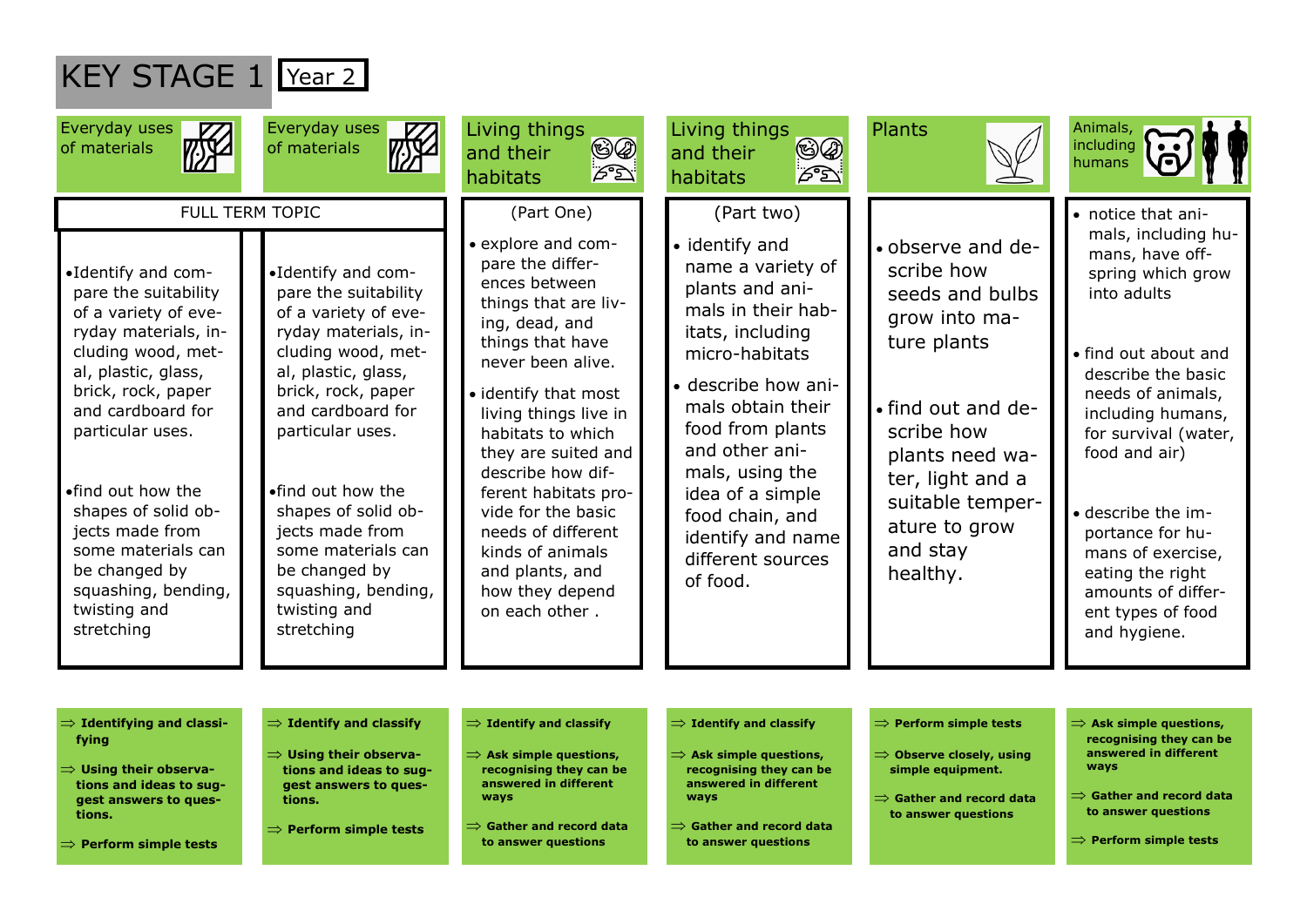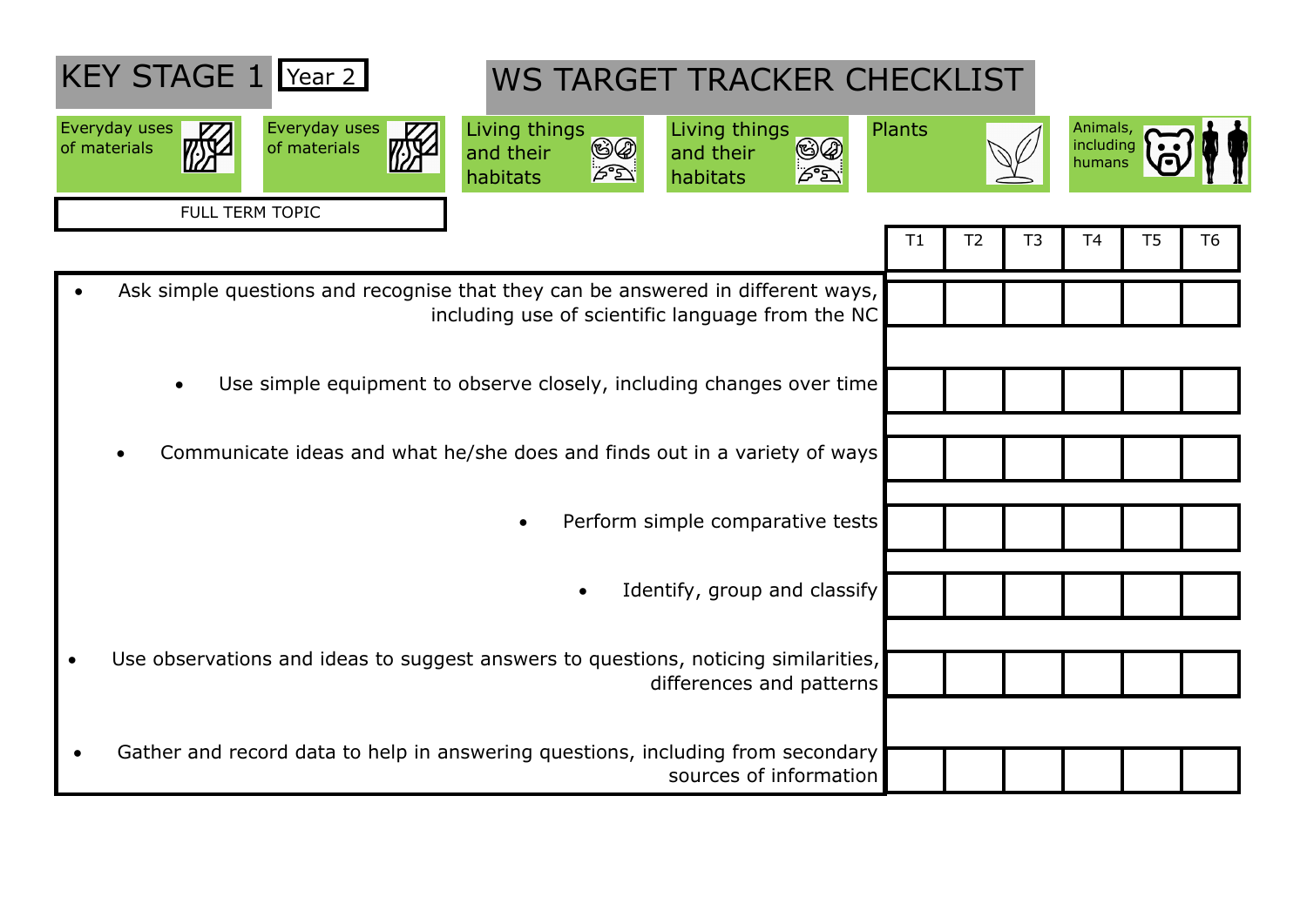| KEY STAGE 1 Year 2<br><b>Scientific Vocabulary</b>                                                                                                                                                                                                                                                                                                                                                                                                      |                                                                                                                                                                                                                                                                                                                                                                            |                                                                                                                                                                                                                                                                                                                                                                                                                                              |                                                                                                                                                                                                                                                                                    |  |  |  |  |
|---------------------------------------------------------------------------------------------------------------------------------------------------------------------------------------------------------------------------------------------------------------------------------------------------------------------------------------------------------------------------------------------------------------------------------------------------------|----------------------------------------------------------------------------------------------------------------------------------------------------------------------------------------------------------------------------------------------------------------------------------------------------------------------------------------------------------------------------|----------------------------------------------------------------------------------------------------------------------------------------------------------------------------------------------------------------------------------------------------------------------------------------------------------------------------------------------------------------------------------------------------------------------------------------------|------------------------------------------------------------------------------------------------------------------------------------------------------------------------------------------------------------------------------------------------------------------------------------|--|--|--|--|
| Everyday uses<br>Everyday uses<br>of materials<br>欧汗<br>of materials                                                                                                                                                                                                                                                                                                                                                                                    | Living things<br>Living things<br>$\circledS$<br>$\circledS$<br>and their<br>and their<br>ಜ್ಞಾ<br>ಿಶ<br>habitats<br>habitats                                                                                                                                                                                                                                               | Plants                                                                                                                                                                                                                                                                                                                                                                                                                                       | Animals,<br>including<br>humans                                                                                                                                                                                                                                                    |  |  |  |  |
| FULL TERM TOPIC                                                                                                                                                                                                                                                                                                                                                                                                                                         | Part two<br>Part one                                                                                                                                                                                                                                                                                                                                                       | <b>Common</b>                                                                                                                                                                                                                                                                                                                                                                                                                                | <b>Survival</b>                                                                                                                                                                                                                                                                    |  |  |  |  |
| <b>Materials</b><br>Wood<br>metal<br>plastic<br>Glass<br>rock<br>brick<br>cardboard<br>Paper<br>Wood<br>Matches floors<br>telegraph poles<br>tables<br>chairs<br><b>Metal</b><br>table legs<br>Coins<br>cans<br>cars<br>Knives<br>forks<br>spoons<br><b>Plastic</b><br>single use<br>packaging<br>Spoons<br>Recycling<br>waste<br>Rubber<br><b>John Dunlop</b><br>Waterproof fabric<br><b>Charles Macintosh</b><br>macadamisation<br><b>John McAdam</b> | Dead<br>Never alive<br>Living<br>Habitats<br>Micro-habitats<br>logs<br>Food<br>Food chain<br>Sun<br>Water<br>air<br>Grass<br>Cow<br>Human<br>Alive<br>Healthy<br>Leaf litter<br>Stony path<br>Shelter<br>Under bushes<br>Seashore<br>Logs<br>Woodland<br>Rainforest<br>Ocean<br><b>Conditions</b><br>cold<br>Hot warm<br>Dry damp<br>wet<br><b>Bright</b><br>shade<br>Dark | Wild plants<br>Garden plants<br><b>Deciduous</b><br>Evergreen<br><b>Tree</b><br><b>Deciduous</b><br>Evergreen<br>Trunk<br><b>Branches</b><br>Leaf<br>Root<br><b>Plant</b><br>Leaf<br>leaves<br>bud<br>Root<br>blossom<br><b>Flowers</b><br>Petals<br>root<br><b>Stem</b><br>Fruit<br>Vegetables<br><b>Bulb</b><br>Seed<br><b>Suitable</b><br><b>Conditions</b><br>Water<br>Light<br>Temperature<br>Healthy<br>Grow<br>Germinate<br>Reproduce | food<br>Water<br>Air<br>exercise<br>Hygiene<br>Offspring<br>Growth<br>Adults<br>Nutrition<br>Reproduce<br><b>Lifecycles</b><br>Egg chick chicken<br>Egg caterpillar<br>Pupa butterfly<br>tadpole<br>Spaw<br>Frog<br>Lamb<br>sheep<br>toddler<br>Baby<br>Child<br>teenager<br>Adult |  |  |  |  |
|                                                                                                                                                                                                                                                                                                                                                                                                                                                         |                                                                                                                                                                                                                                                                                                                                                                            |                                                                                                                                                                                                                                                                                                                                                                                                                                              |                                                                                                                                                                                                                                                                                    |  |  |  |  |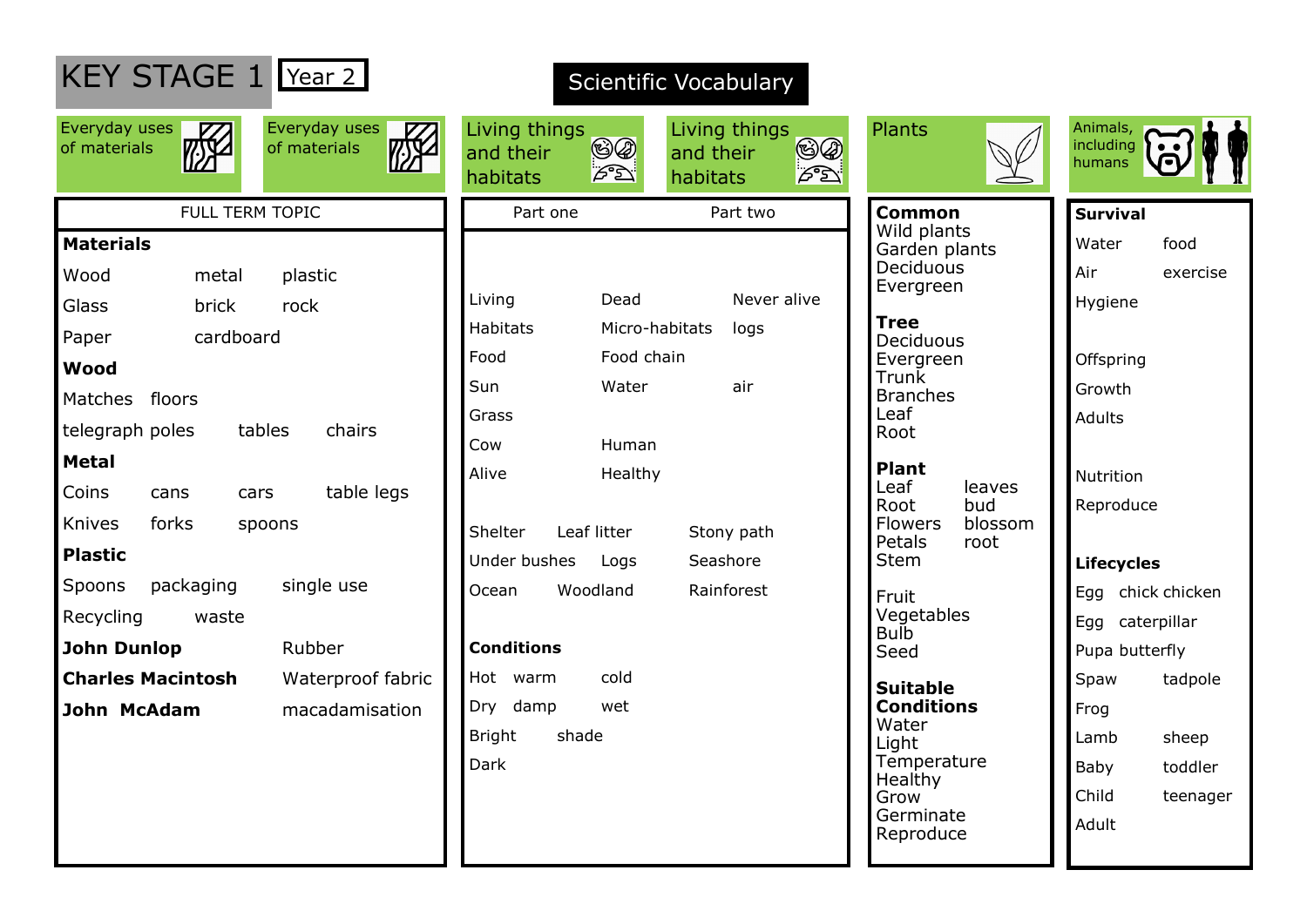# LOWER KEY STAGE 2 Year 3

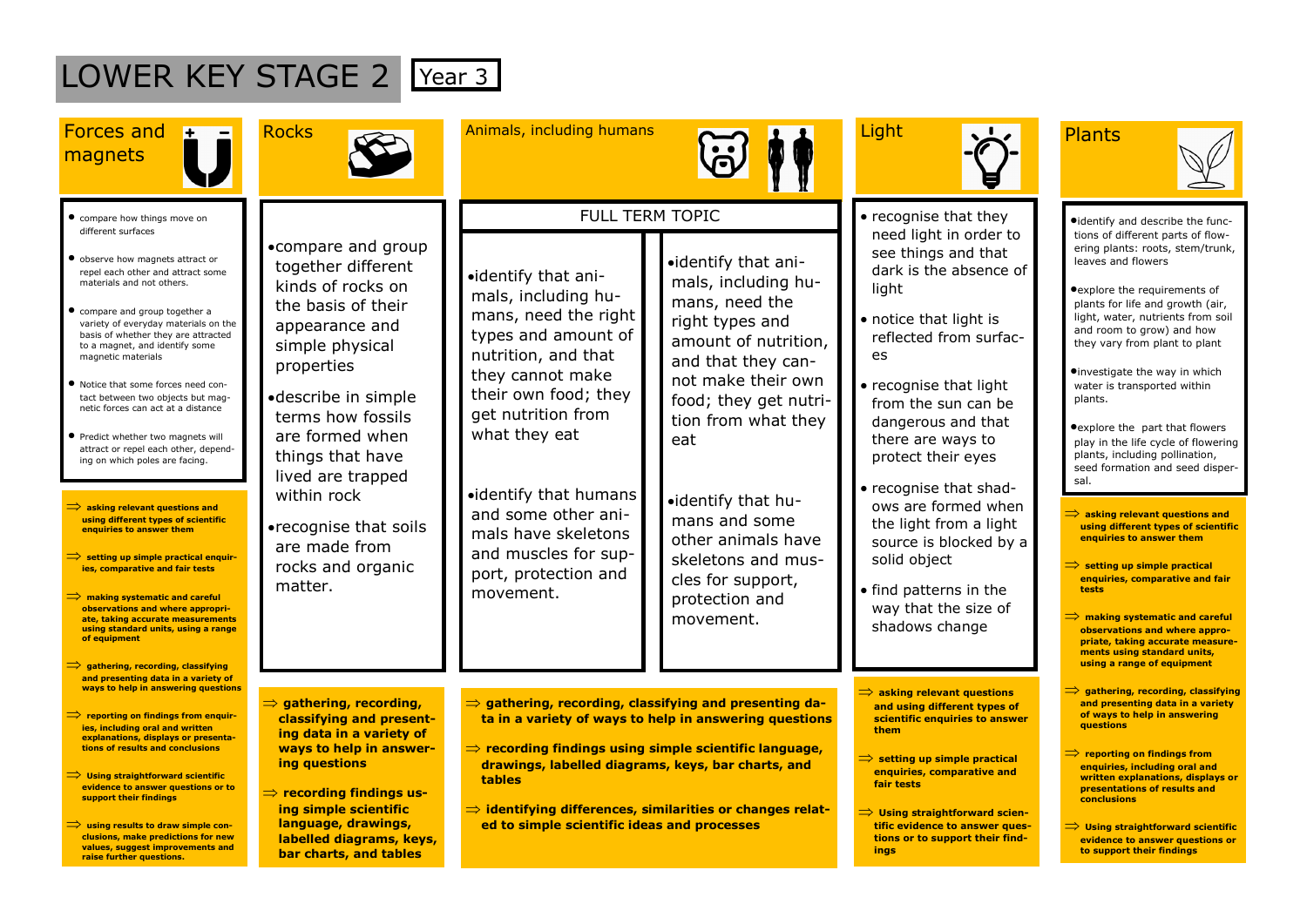## WS TARGET TRACKER CHECKLIST



LOWER KEY STAGE 2

Year 3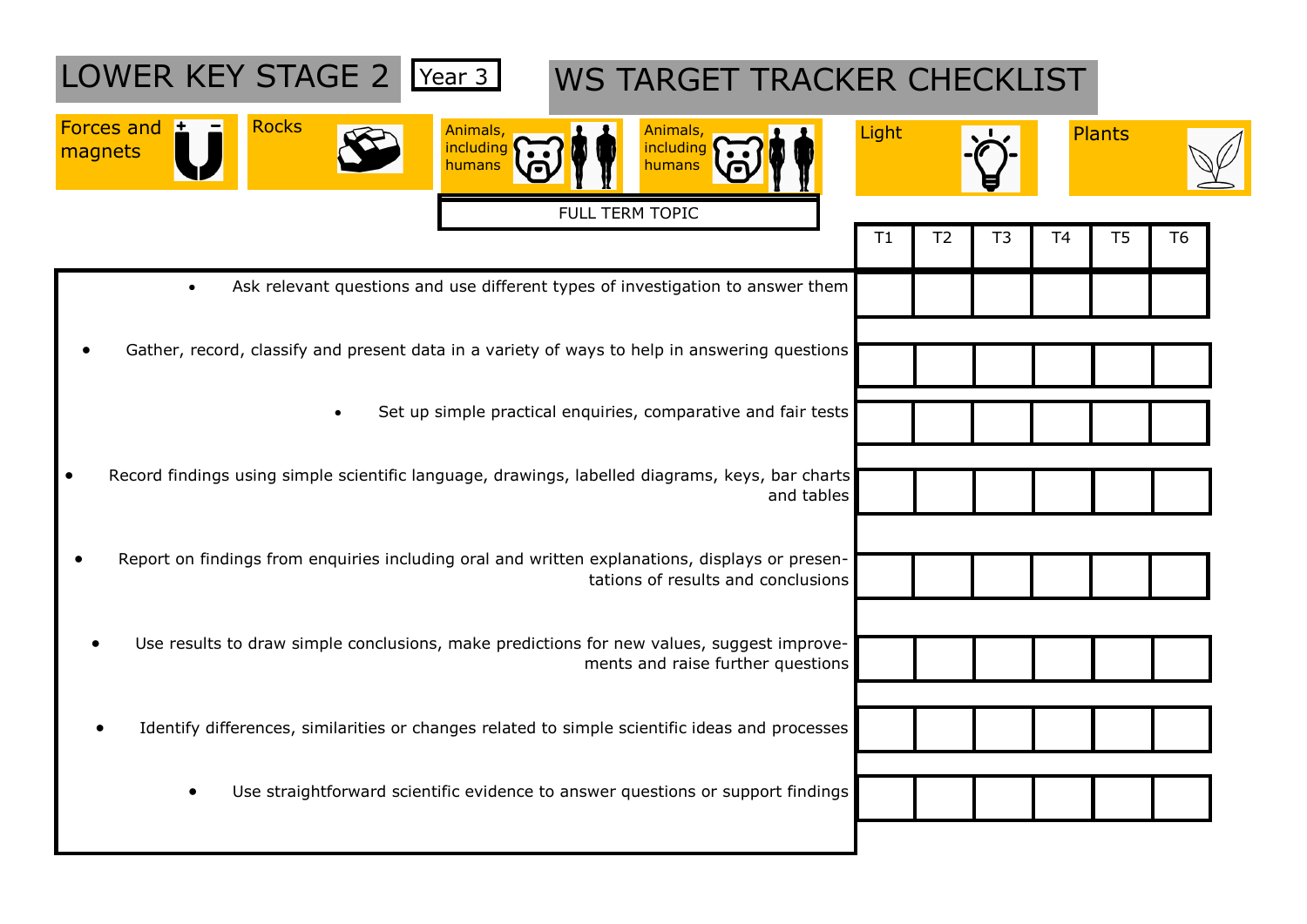# LOWER KEY STAGE 2 Year 3

### Scientific Vocabulary

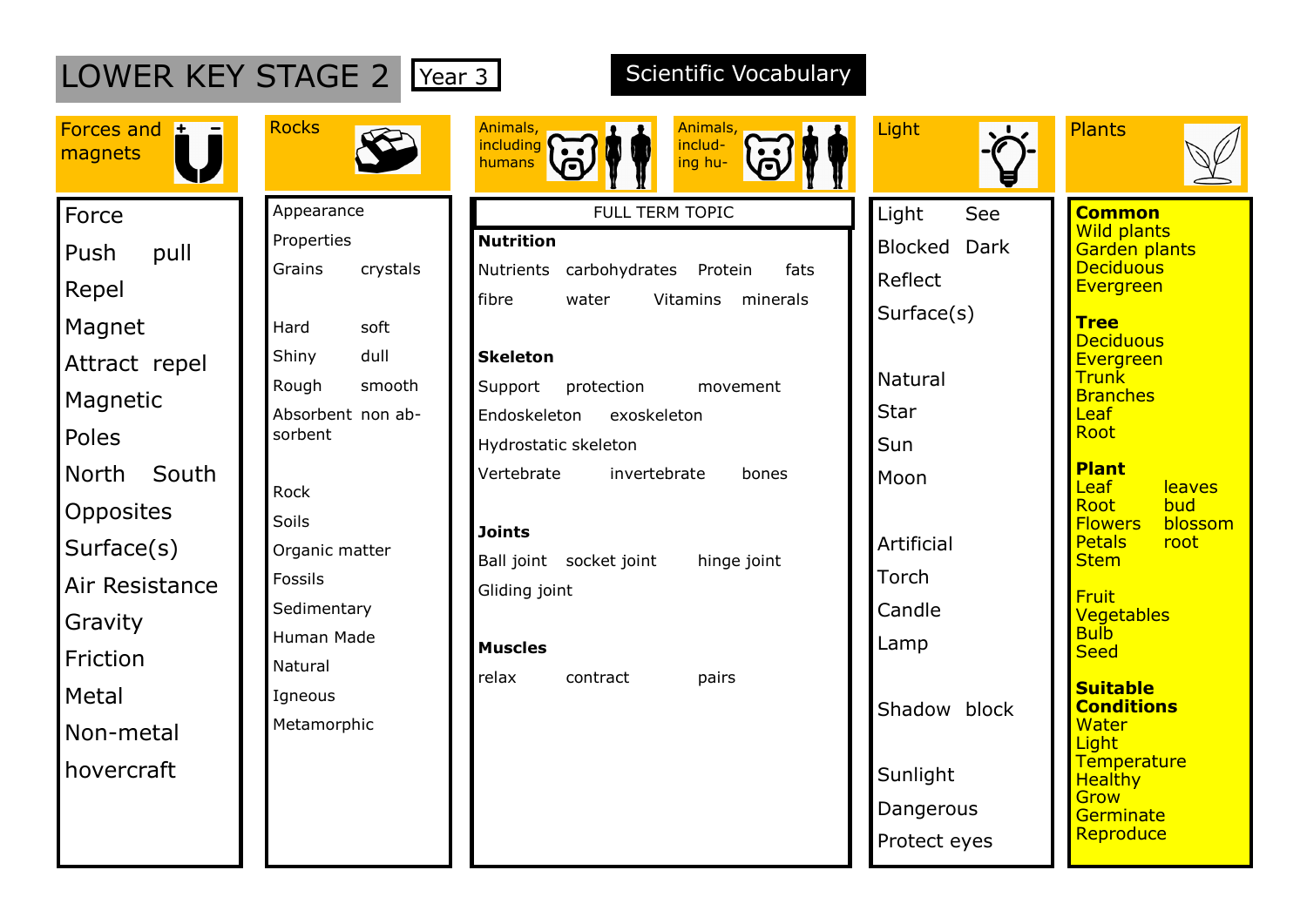# LOWER KEY STAGE 2 Year 4

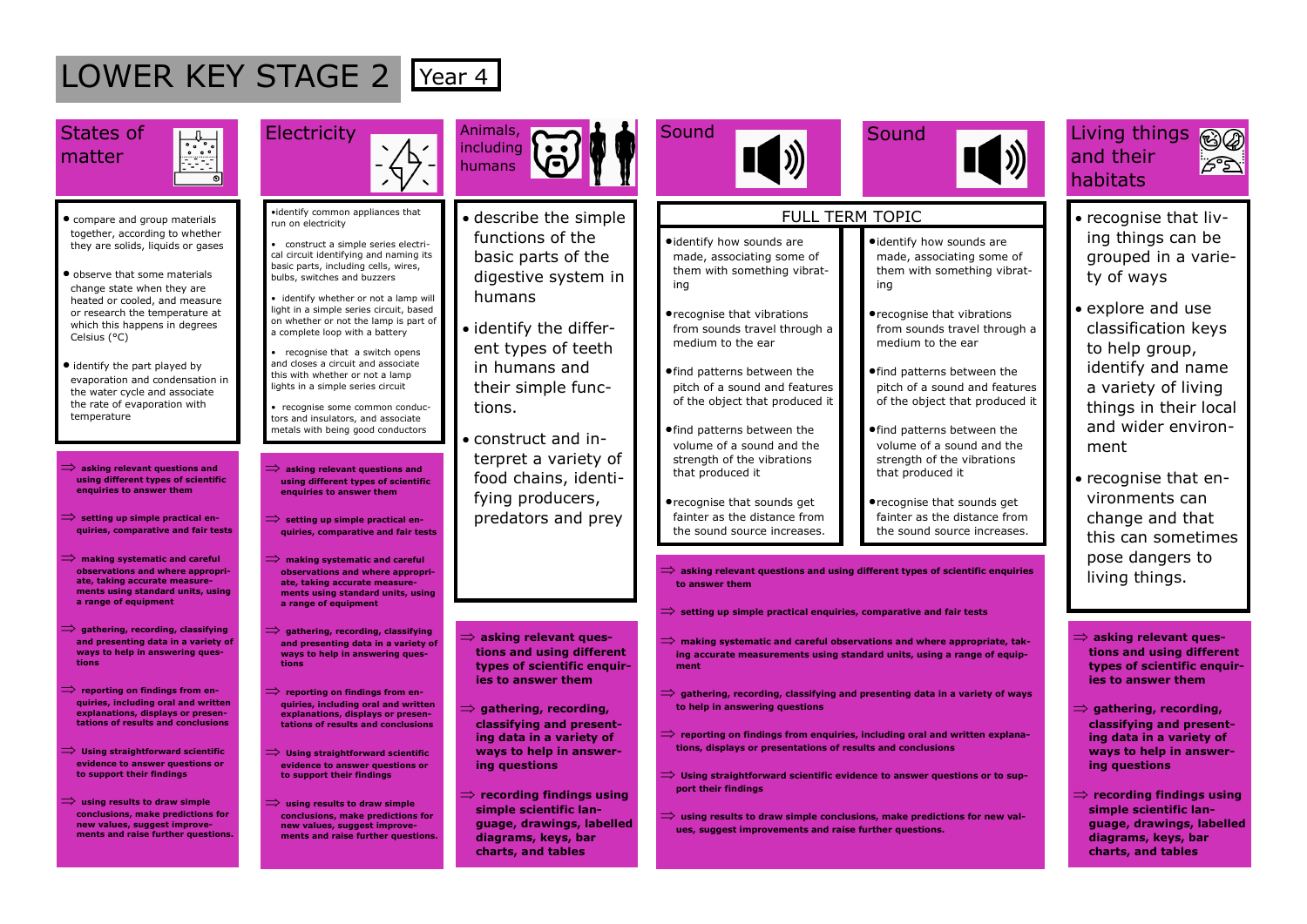# LOWER KEY STAGE 2 Year 4 WS TARGET TRACKER CHECKLIST

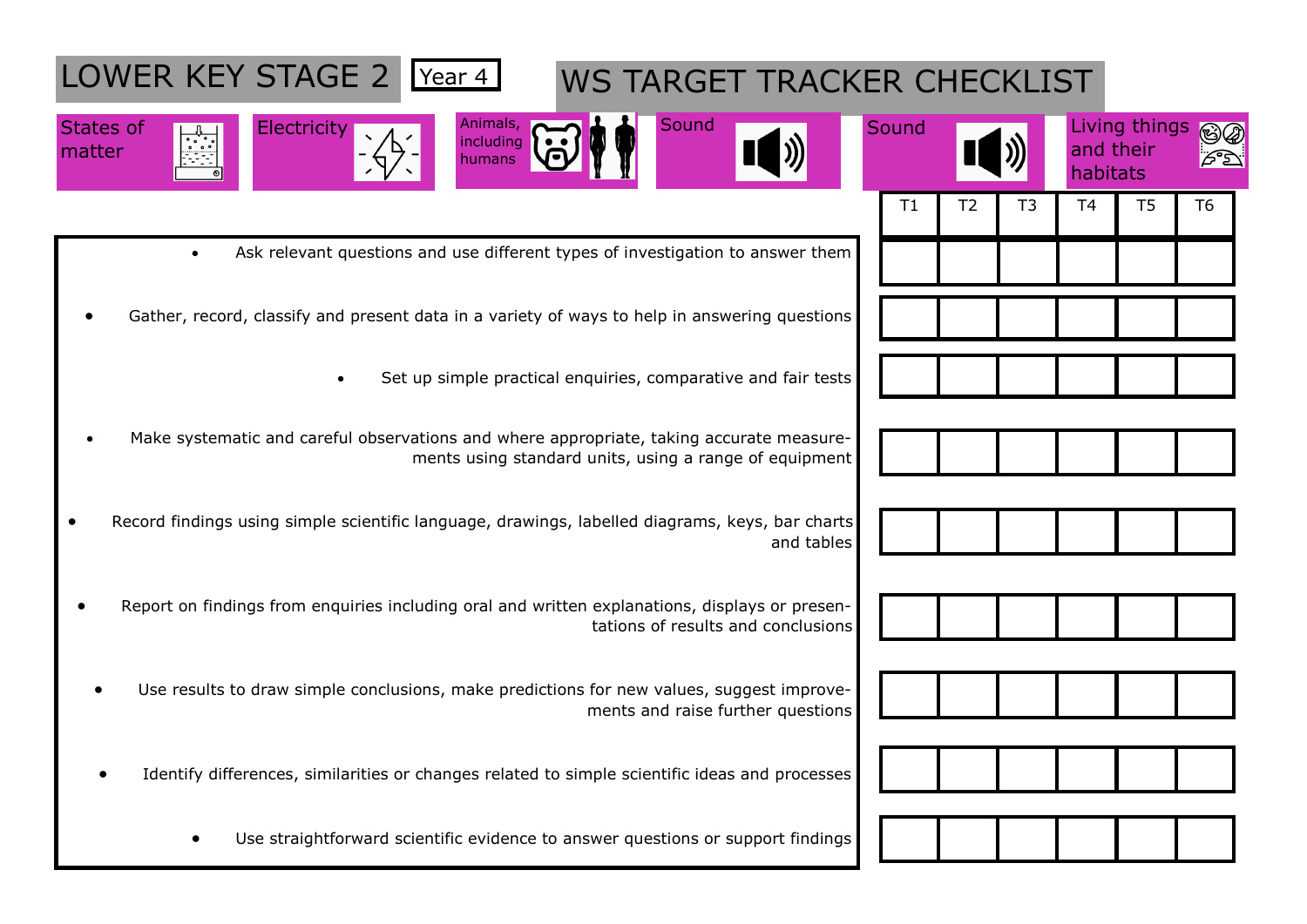# LOWER KEY STAGE 2 Year 4

#### Living things @@ States of Electricity **Animals**, Sound **Sound** including  $\left| \left| \right| \right|$ and their matter humans habitats **Human Digestive System** Environment **States** Appliances FULL TERM TOPICDigestion mouth Flowering Solid liquid Mains powered Vibrate vibration vibrating Tongue - mixes moistens Non-flowering Battery powered Gas Saliva Plants Electricity Oesophagus transports Animals Air (or other medium) Electrical circuit **Processes** Stomach acid Environment Electrical safety Melt freeze Enzymes **Dangers!** Danger Small intestine absorbs water **Vertebrates** Evaporate Travel distance volume pitch Signs Vitamins Fish amphibians Condense Large intestine compacts Reptiles birds Heat heated Colon Mammals (humans) Ear hear sound **Components** Cool cooled **Invertebrates** Cell Evaporation **Teeth** Snails slugs worms Wire Condensation Incisors cutting slicing Spiders insects Insulate conduct Bulb Canines ripping tearing **Plants** Melting Buzzer Flowering plants (including Molars arinding chewing Warm<sub>cool</sub> grasses) Faint fainter loud louder Floss brush Solidify Non-flowering plants **Switches** (including mosses and ferns) **Food Chain** Open closed **Human Impact Instruments** Sun **Positive** Water Cycle Primary secondary String percussion woodwind Nature reserves **Insulators** Producers Changing state Ecological planning Wood rubber **Brass** consumers Wild gardens and garden Container (shape) Plasticglass ponds Prey Thermometer **Negative** Predators Degrees Celsius (°C) **Conductors** Population development Carnivore Measurement Litter deforestation Metal Water Herbivore Single use plastics Omnivore

Scientific Vocabulary

Throw away culture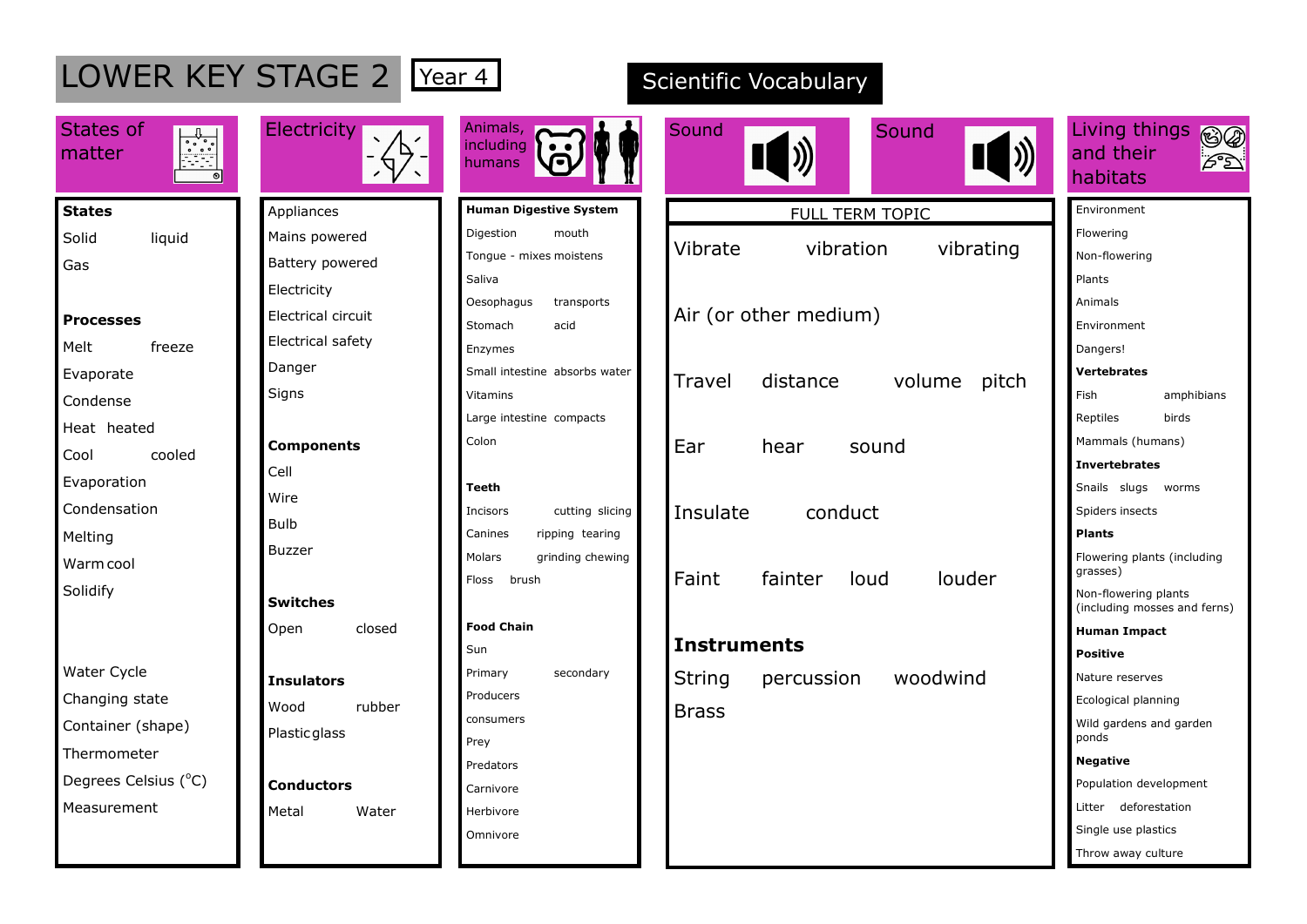#### UPPER KEY STAGE 2 Year 5 Properties and Earth and Animals, Properties and  $\Box$  Properties and  $\Box$  Earth and  $\Box$  Living things  $\circledcirc$  Forces changes of changes of including Space and their ಿತ humans materials materials habitats (Part one) (Part two) •explain that unsupported objects fall towards the • compare and group togeth-• give reasons, based on • describe the dif-Earth because of the force evidence from comparative er everyday materials on of gravity acting between the basis of their properand fair tests, for the particferences in the •describe the movethe Earth and the falling ties, including their hardular uses of everyday mateobject. ment of the Earth, life cycles of a ness, solubility, transparenrials, including metals, wood cy, conductivity (electrical and plastic and other planets, mammal, an • identify the effects of air and thermal), and response • describe the relative to the Sun resistance, water resistance to magnets amphibian, an and friction, that act bein the solar system changes as • demonstrate that dissolvinsect and a bird tween moving surfaces **•** know that some materials ing, mixing and changes of humans dewill dissolve in liquid to state are reversible changes •recognise that some mechform a solution, and develop to old anisms, including levers, scribe how to recover a •describe the movepulleys and gears, allow a substance from a solution • describe the life ment of the Moon smaller force to have a age • explain that some changes relative to the Earth greater effect. • use knowledge of solids, process of reresult in the formation of liquids and gases to decide new materials, and that this production in how mixtures might be kind of change is not usually separated, including reversible, including changsome plants and **planning different types of**  through filtering, sieving •describe the Sun, es associated with burning **scientific enquiries to answer**  and evaporating animals and the action of acid on **questions, including recognising**  Earth and Moon as **and controlling variables where**  bicarbonate of soda. **necessary**  approximately spherical bodies **taking measurements, using a range of scientific equipment, planning different types of scientific enquiries to answer queswith increasing accuracy and tions, including recognising and controlling variables where precision, taking repeat readnecessary ings where appropriate recording data and results taking measurements, using a range of scientific equipment, of increasing complexity recording data and results of using scientific diagrams with increasing accuracy and precision, taking repeat readings increasing complexity using and labels, classification where appropriate scientific diagrams and labels, keys, tables, scatter classification keys, tables, scatter graphs, bar and line graphs graphs, bar and line graphs recording data and results of increasing complexity using scientific diagrams and labels, classification keys, tables, scat reporting and presenting recording data and results of reporting and presenting find reporting and presenting ter graphs, bar and line graphs increasing complexity using ings from enquiries, including findings from enquiries, findings from enquiries, conclusions, causal relationscientific diagrams and labels, including conclusions, including conclusions, reporting and presenting findings from enquiries, including ships and explanations of and classification keys, tables, causal relationships and causal relationships and degree of trust in results, in oral conclusions, causal relationships and explanations of and descatter graphs, bar and line explanations of and degree explanations of and deand written forms such as disgraphs gree of trust in results, in oral and written forms such as displays and other presentations. of trust in results, in oral gree of trust in results, in plays and other presentations. and written forms such as oral and written forms identifying scientific evidence displays and other presen using test results to make such as displays and oththat has been used to support using test results to make predictions to set up further comtations. predictions to set up further er presentations. or refute ideas or arguments parative and fair tests. comparative and fair tests.**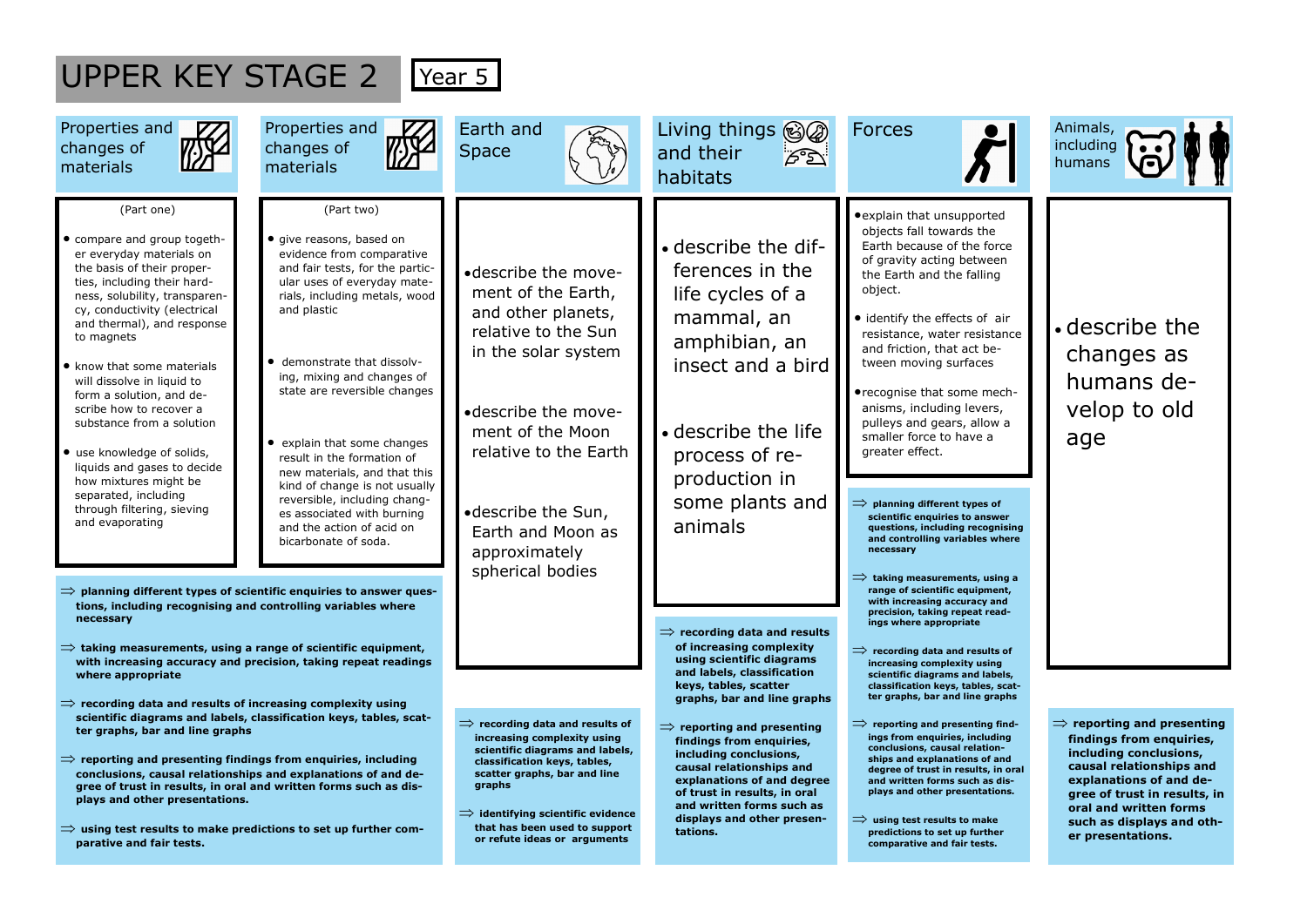# UPPER KEY STAGE 2 Year 5

# WS TARGET TRACKER CHECKLIST

|           | Properties and<br>Properties and<br>Earth and<br>Living things @@<br><b>Forces</b><br>changes of<br>changes of<br>Space<br>and their<br>FD<br>materials<br>materials<br>habitats |    |                |                | Animals,<br>including<br>humans |    |    |
|-----------|----------------------------------------------------------------------------------------------------------------------------------------------------------------------------------|----|----------------|----------------|---------------------------------|----|----|
|           |                                                                                                                                                                                  | T1 | T <sub>2</sub> | T <sub>3</sub> | T <sub>4</sub>                  | T5 | T6 |
|           | Plan different types of scientific enquiries to answer questions, including recognising and controlling<br>variables where necessary                                             |    |                |                |                                 |    |    |
|           |                                                                                                                                                                                  |    |                |                |                                 |    |    |
|           | Take measurements, using a range of scientific equipment, with increasing accuracy and precision,<br>taking repeat readings when appropriate                                     |    |                |                |                                 |    |    |
|           |                                                                                                                                                                                  |    |                |                |                                 |    |    |
|           | Record data and results of increasing complexity using scientific diagrams and labels, classification<br>keys, tables, scatter graphs, bar and line graphs                       |    |                |                |                                 |    |    |
|           |                                                                                                                                                                                  |    |                |                |                                 |    |    |
|           | Use test results to make predictions to set up further comparative and fair tests                                                                                                |    |                |                |                                 |    |    |
| $\bullet$ | Report and present findings from enquiries, including conclusions, causal relationships and explana-                                                                             |    |                |                |                                 |    |    |
|           | tions of and degree of trust in results, in oral and written forms, such as displays and other presenta-<br>tions.                                                               |    |                |                |                                 |    |    |
|           |                                                                                                                                                                                  |    |                |                |                                 |    |    |
|           | Identify scientific evidence that has been used to support or refute ideas or arguments                                                                                          |    |                |                |                                 |    |    |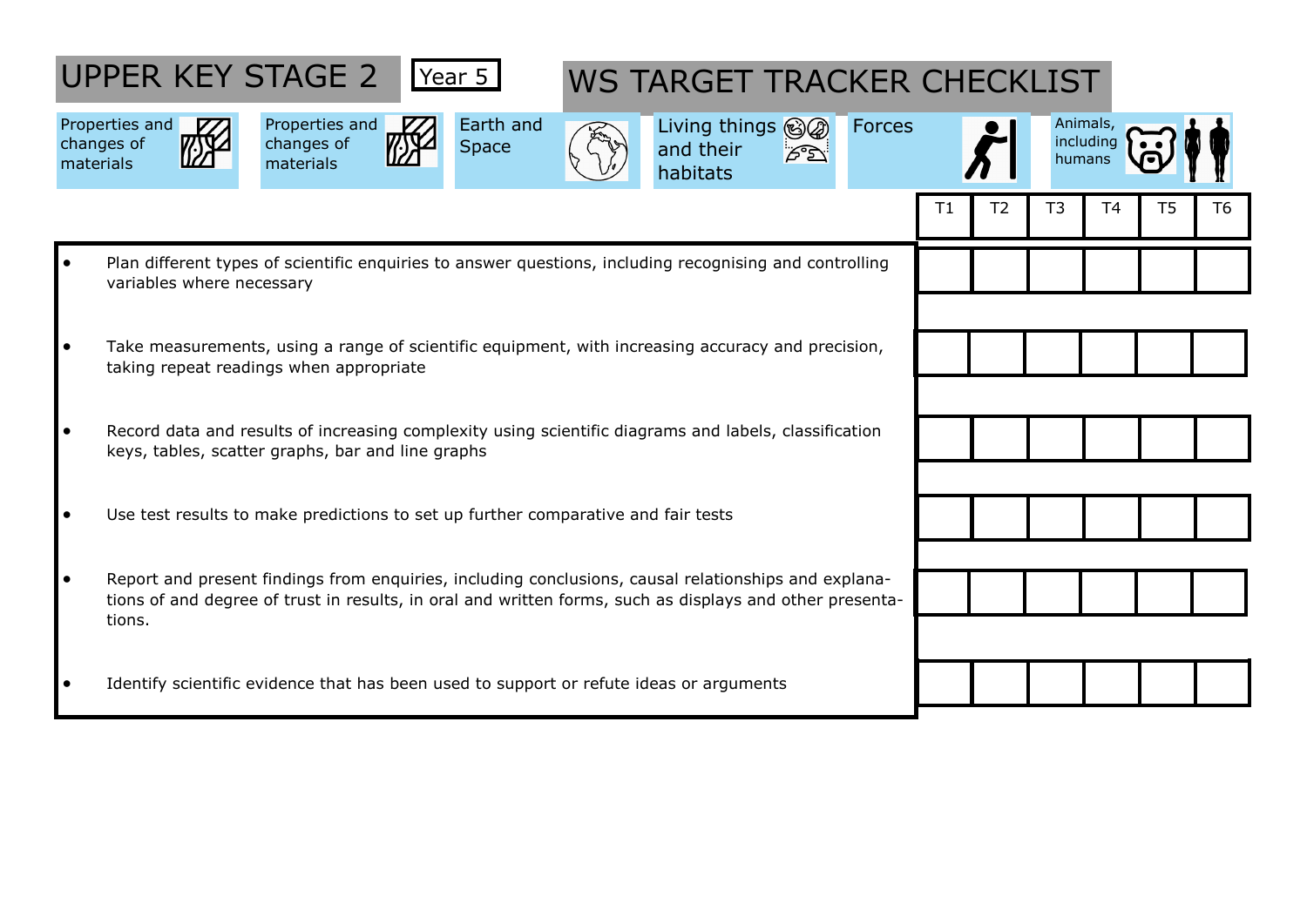# UPPER KEY STAGE 2 Year 5

## Scientific Vocabulary

| Properties and<br>Properties and V<br>WY<br>WY<br>changes of<br>changes of<br>materials<br>materials                                                                                                                                                                                                                                                                                                                                                                                                                                                       | Earth and<br>Space                                                                                                                                                                                                                                                                                                                                                 | Living things @@<br>and their<br>FD<br>habitats                                                                                                                                                                                                                                                                                                                                                                      | Forces                                                                                                                                                                                                                                                                           | Animals,<br>including $\{$<br>humans                                                                                                                                                                                                                                  |
|------------------------------------------------------------------------------------------------------------------------------------------------------------------------------------------------------------------------------------------------------------------------------------------------------------------------------------------------------------------------------------------------------------------------------------------------------------------------------------------------------------------------------------------------------------|--------------------------------------------------------------------------------------------------------------------------------------------------------------------------------------------------------------------------------------------------------------------------------------------------------------------------------------------------------------------|----------------------------------------------------------------------------------------------------------------------------------------------------------------------------------------------------------------------------------------------------------------------------------------------------------------------------------------------------------------------------------------------------------------------|----------------------------------------------------------------------------------------------------------------------------------------------------------------------------------------------------------------------------------------------------------------------------------|-----------------------------------------------------------------------------------------------------------------------------------------------------------------------------------------------------------------------------------------------------------------------|
| Part two<br>Part one<br>properties<br>hardness<br>solubility<br>transparency<br>electrical conductor<br>thermal conductor<br>response to magnets<br>dissolve<br>solution<br>separate<br>separating<br>solids<br>liquids<br>gases<br>evaporating<br>reversible changes<br>dissolving<br>mixing<br>evaporation<br>filtering<br>sieving<br>melting<br>irreversible<br>new material<br>burning<br>rusting<br>magnetism<br>electricity<br>chemists<br>Spencer Silver<br>Ruth Benerito<br>quantitative<br>measurements<br>conductivity<br>insulation<br>chemical | Earth<br>Sun<br>Moon<br>Planets<br>Moons<br><b>Stars</b><br>Solar System<br>Mercury<br>Venus<br>Mars<br>Jupiter<br>Saturn<br>Uranus<br>Pluto*<br>Neptune<br>Rotate<br>Spin<br>Orbit<br>Axis<br>Tilt<br>spherical<br>Heliocentric<br>Geocentric<br>Night<br>Day<br>Hemisphere<br>Season<br>Aristotle<br>Ptolemy<br>Galileo<br>Copernicus<br>Alhazen<br><b>Brahe</b> | life cycles<br>mammal<br>amphibian<br>insect<br>bird<br>life process of<br>reproduction<br>plants<br>animals<br>vegetable garden<br>flower border<br>animal naturalists<br>David Attenborough<br>animal behaviourist<br>Jane Goodall<br>reproduction<br>plants: sexual, asexual<br>animals: sexual<br>lifecycles around the<br>world<br>rainforest<br>oceans<br>desert<br>prehistoric<br>similarities<br>differences | Gravity<br>Air resistance<br>Water resistance<br>Friction<br>Surface<br>force<br>Effect<br>move<br>Accelerate<br>Decelerate stop<br>Change direction<br><b>Brake</b><br>Mechanism<br>Pulley<br>Gear<br>Spring<br>Theory of gravitation<br>Galileo Galilei<br><b>Isaac Newton</b> | puberty<br>life cycle<br>gestation<br>growth<br>reproduce<br>foetus<br>baby<br>fertilisation<br>toddler<br>child<br>teenager<br>adult<br>old age<br>life expectancy<br>adolescence<br>adulthood<br>early adulthood<br>middle adulthood<br>late adulthood<br>childhood |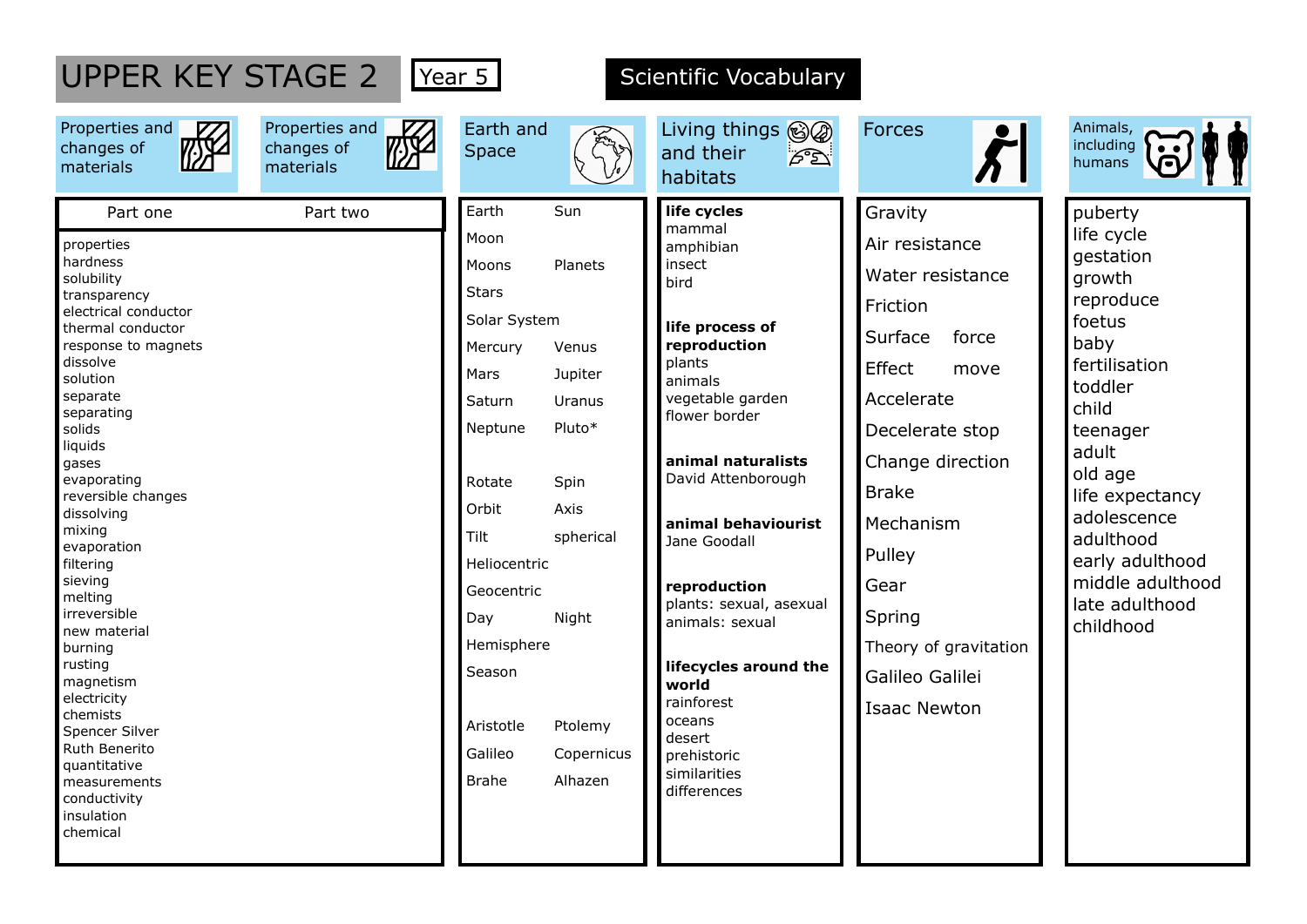# UPPER KEY STAGE 2 Year 6

| Electricity                                                                                                                                                                                                                                                                                                                                                                                                                                                                                                                                                                                                                         | Evolution and in-<br>heritance<br><b>RRRRA</b>                                                                                                                                                                                                                                                                                                                                                                                                                        | Animals,<br>including $\overline{\bullet}$<br>humans                                                                                                                                                                                                                                                                                                                                              | Light                                                                                                                                                                                                                                                                                                                                                                                                                                                                                                                                                                                                                                                                                                                                                                       | Living things<br>Living things $\bigotimes_{\mathcal{B}}$<br>and their hab-<br><b>itats</b>                                                                                                                                                                                                                                                                                                                                                                      | <b>Transition</b><br>projects |
|-------------------------------------------------------------------------------------------------------------------------------------------------------------------------------------------------------------------------------------------------------------------------------------------------------------------------------------------------------------------------------------------------------------------------------------------------------------------------------------------------------------------------------------------------------------------------------------------------------------------------------------|-----------------------------------------------------------------------------------------------------------------------------------------------------------------------------------------------------------------------------------------------------------------------------------------------------------------------------------------------------------------------------------------------------------------------------------------------------------------------|---------------------------------------------------------------------------------------------------------------------------------------------------------------------------------------------------------------------------------------------------------------------------------------------------------------------------------------------------------------------------------------------------|-----------------------------------------------------------------------------------------------------------------------------------------------------------------------------------------------------------------------------------------------------------------------------------------------------------------------------------------------------------------------------------------------------------------------------------------------------------------------------------------------------------------------------------------------------------------------------------------------------------------------------------------------------------------------------------------------------------------------------------------------------------------------------|------------------------------------------------------------------------------------------------------------------------------------------------------------------------------------------------------------------------------------------------------------------------------------------------------------------------------------------------------------------------------------------------------------------------------------------------------------------|-------------------------------|
| •associate the brightness of a<br>lamp or the volume of a<br>buzzer with the number and<br>voltage of cells used in the<br>circuit<br>compare and give reasons<br>for variations in how compo-<br>nents function, including the<br>brightness of bulbs, the loud-<br>ness of buzzers and the on/<br>off position of switches.<br>·Use recognised symbols in a<br>circuit diagram<br>$\Rightarrow$ planning different types of<br>scientific enquiries to answer<br>questions, including recognising<br>and controlling variables where<br>necessary<br>$\Rightarrow$ taking measurements, using a<br>range of scientific equipment, | • recognise that living<br>things have changed<br>over time and that<br>fossils provide infor-<br>mation about living<br>things that inhabited<br>the Earth millions of<br>years ago<br>• recognise that living<br>things produce off-<br>spring of the same<br>kind, but normally<br>offspring vary and are<br>not identical to their<br>parents<br>• Identify how animals<br>and plants are<br>adapted to suit their<br>environment in differ-<br>ent ways and that | •identify and name<br>the main parts of<br>the human circula-<br>tory system, and<br>describe the func-<br>tions of the heart,<br>blood vessels and<br>blood<br>•recognise the im-<br>pact of diet, exer-<br>cise, drugs and life-<br>style on the way<br>their bodies function<br>·describe the ways in<br>which nutrients and<br>water are transport-<br>ed within animals,<br>including humans | • recognise that light appears to<br>travel in straight lines<br>• use the idea that light travels in<br>straight lines to explain that<br>objects are seen because they<br>give out or reflect light into the<br>eye<br>• explain that we see things be-<br>cause light travels from light<br>sources to our eyes or from light<br>sources to objects and then to<br>our eyes<br>• use the idea that light travels in<br>straight lines to explain why<br>shadows have the same shape as<br>the objects that cast them.<br>$\Rightarrow$ planning different types of<br>scientific enquiries to answer<br>questions, including recognising<br>and controlling variables where<br>necessary<br>$\Rightarrow$ taking measurements, using a<br>range of scientific equipment, | · describe how living<br>things are classified<br>into broad groups<br>according to common<br>observable character-<br>istics and based on<br>similarities and dif-<br>ferences, including<br>micro-organisms,<br>plants and animals<br>· Identify how animals<br>and plants are<br>adapted to suit their<br>environment in dif-<br>ferent ways and that<br>adaptation may lead<br>to evolution<br>• give reasons for<br>classifying plants<br>and animals based |                               |
| with increasing accuracy and<br>precision, taking repeat readings<br>where appropriate<br>$\Rightarrow$ recording data and results of<br>increasing complexity using<br>scientific diagrams and labels,                                                                                                                                                                                                                                                                                                                                                                                                                             | adaptation may lead<br>to evolution                                                                                                                                                                                                                                                                                                                                                                                                                                   | $\Rightarrow$ reporting and presenting                                                                                                                                                                                                                                                                                                                                                            | with increasing accuracy and<br>precision, taking repeat readings<br>where appropriate<br>$\Rightarrow$ recording data and results of<br>increasing complexity using<br>scientific diagrams and labels,                                                                                                                                                                                                                                                                                                                                                                                                                                                                                                                                                                     | on specific charac-<br>teristics                                                                                                                                                                                                                                                                                                                                                                                                                                 |                               |
| classification keys, tables, scat-<br>ter graphs, bar and line graphs<br>$\Rightarrow$ reporting and presenting find-<br>ings from enquiries, including<br>conclusions, causal relationships<br>and explanations of and degree<br>of trust in results, in oral and                                                                                                                                                                                                                                                                                                                                                                  | $\Rightarrow$ recording data and re-<br>sults of increasing com-<br>plexity using scientific<br>diagrams and labels,<br>classification keys, ta-                                                                                                                                                                                                                                                                                                                      | findings from enquiries,<br>including conclusions,<br>causal relationships and<br>explanations of and de-<br>gree of trust in results, in<br>oral and written forms<br>such as displays and oth-                                                                                                                                                                                                  | classification keys, tables, scat-<br>ter graphs, bar and line graphs<br>$\Rightarrow$ reporting and presenting find-<br>ings from enquiries, including<br>conclusions, causal relationships<br>and explanations of and degree<br>of trust in results, in oral and                                                                                                                                                                                                                                                                                                                                                                                                                                                                                                          | $\Rightarrow$ recording data and re-<br>sults of increasing com-<br>plexity using scientific<br>diagrams and labels,<br>classification keys, ta-                                                                                                                                                                                                                                                                                                                 | $\Rightarrow$                 |
| written forms such as displays<br>and other presentations.<br>$\Rightarrow$ using test results to make pre-<br>dictions to set up further com-<br>parative and fair tests.                                                                                                                                                                                                                                                                                                                                                                                                                                                          | bles, scatter graphs, bar<br>and line graphs<br>$\Rightarrow$ identifying scientific<br>evidence that has been<br>used to support or refute<br>ideas or arguments                                                                                                                                                                                                                                                                                                     | er presentations.<br>$\Rightarrow$ identifying scientific<br>evidence that has been<br>used to support or refute<br>ideas or arguments                                                                                                                                                                                                                                                            | written forms such as displays<br>and other presentations.<br>$\Rightarrow$ using test results to make pre-<br>dictions to set up further com-<br>parative and fair tests.                                                                                                                                                                                                                                                                                                                                                                                                                                                                                                                                                                                                  | bles, scatter graphs, bar<br>and line graphs<br>$\Rightarrow$ identifying scientific<br>evidence that has been<br>used to support or refute<br>ideas or arguments                                                                                                                                                                                                                                                                                                |                               |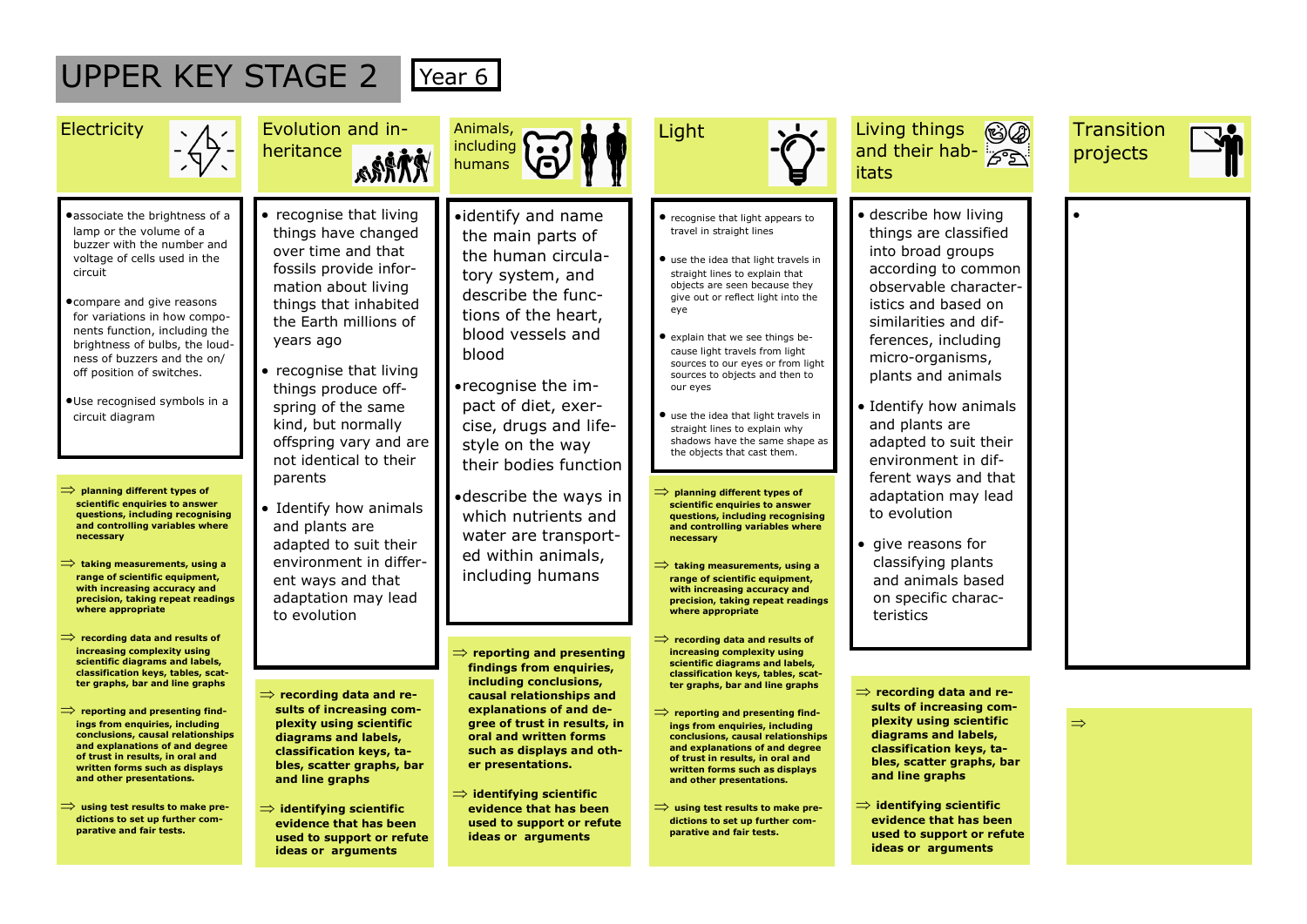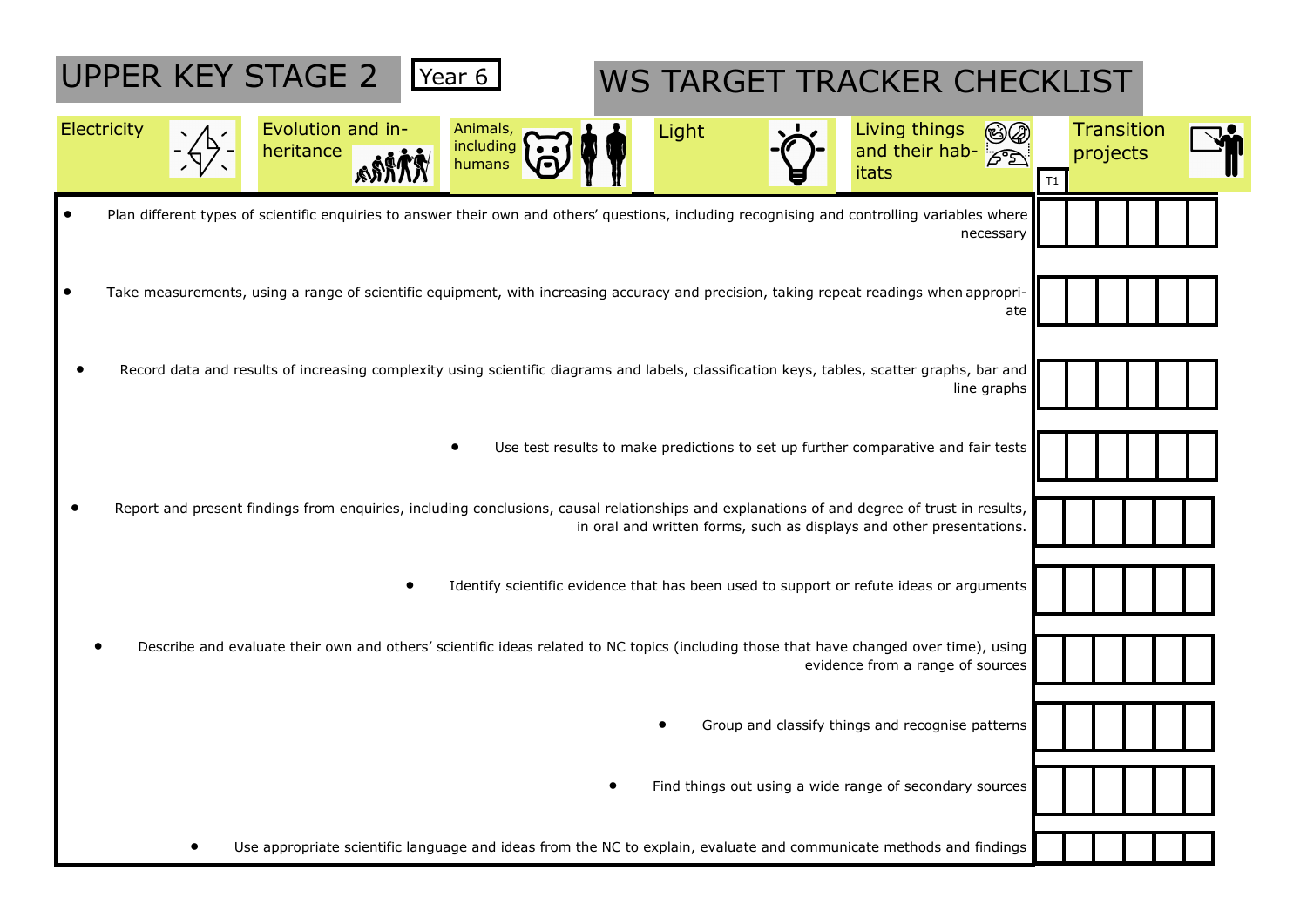|                                                                                                                                                                                                                                                                                                                           | UPPER KEY STAGE 2   Year 6                                                                                                                                                                                                                                                                               |                                                                                                                                                                                                                                                                                                                                | <b>Scientific Vocabulary</b>                                                                                                                                      |                                                                                                                                                                                                                                                                  |                               |
|---------------------------------------------------------------------------------------------------------------------------------------------------------------------------------------------------------------------------------------------------------------------------------------------------------------------------|----------------------------------------------------------------------------------------------------------------------------------------------------------------------------------------------------------------------------------------------------------------------------------------------------------|--------------------------------------------------------------------------------------------------------------------------------------------------------------------------------------------------------------------------------------------------------------------------------------------------------------------------------|-------------------------------------------------------------------------------------------------------------------------------------------------------------------|------------------------------------------------------------------------------------------------------------------------------------------------------------------------------------------------------------------------------------------------------------------|-------------------------------|
| Electricity                                                                                                                                                                                                                                                                                                               | Evolution and in-<br>heritance<br><b>RRARA</b>                                                                                                                                                                                                                                                           | Animals,                                                                                                                                                                                                                                                                                                                       | Light                                                                                                                                                             | Living things<br>$\circledcirc$<br>and their hab-<br><b>itats</b>                                                                                                                                                                                                | <b>Transition</b><br>projects |
| voltage<br>brightness<br>volume<br>switches<br>danger<br>series circuit<br>working safely<br>with<br>electricity<br>electrical safety<br>sign<br>circuit diagram<br>recognised<br>symbols<br><b>Components</b><br>switch<br>bulb<br>buzzer<br>motor<br>Problem solve<br>Electrical insulator<br>Electrical conduc-<br>tor | evolution<br>adaption<br>inherited traits<br>adaptive traits<br>natural selection<br>inheritance<br><b>Charles Darwin</b><br><b>Alfred Wallace</b><br><b>DNA</b><br>genes<br>variation<br>parent<br>offspring<br>fossil<br>environment<br>habitat<br>fossilisation<br>plants<br>animals<br>living things | internal organs<br>heart<br>lungs<br>liver<br>kidney<br>brain<br>skeletal<br>skeleton<br>muscle<br>muscular<br>digest<br>digestion<br>digestive<br>circulatory system<br>heart<br>blood vessels<br>blood<br>impact<br>diet<br>exercise<br>drugs<br>lifestyle<br>nutrients<br>water<br>damage<br>drugs<br>alcohol<br>substances | light<br>travels<br>straight<br>reflect<br>reflection<br>Refract<br>Refraction<br>light source<br>object<br>shadows<br>mirrors<br>periscope<br>rainbow<br>filters | classify<br>compare<br>Linnaean<br>Carl Linnaeus<br>classification<br>domain<br>kingdom<br>phylum<br>class<br>order<br>family<br>genus<br>species<br>characteristics<br>vertebrates<br>invertebrates<br>microorganisms<br>organism<br>flowering<br>non-flowering |                               |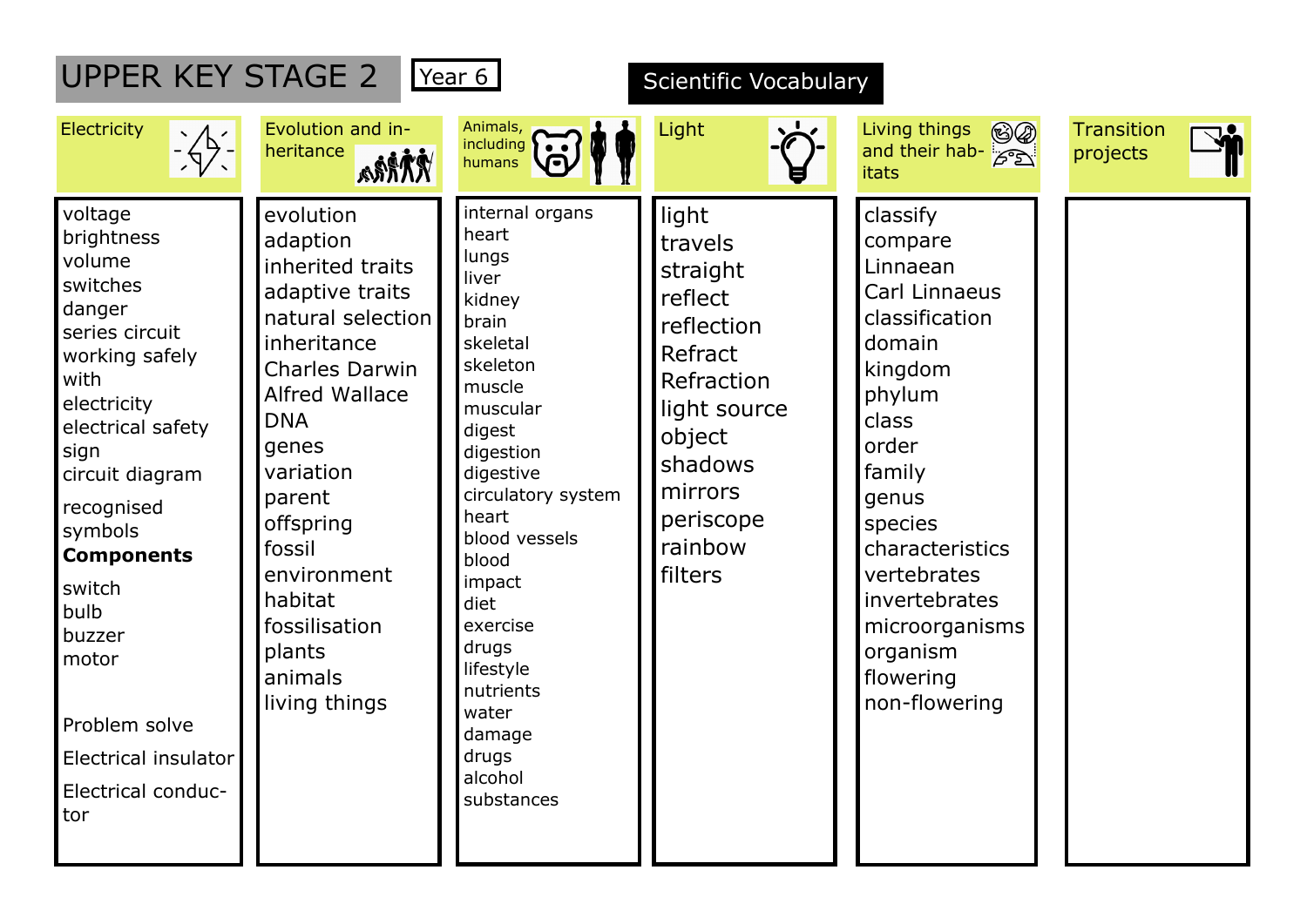# Science Assessment

Teachers at Perranporth use the whole school, termly Working Scientifically (WS) investigations as a base judgement of their children's WS attainment, alongside in-class investigations.

Teachers also use the whole school assessment system, Target Tracker, to identify those children Working Below, Working At, Working Above and with Mastery of Age Expected Expectations.